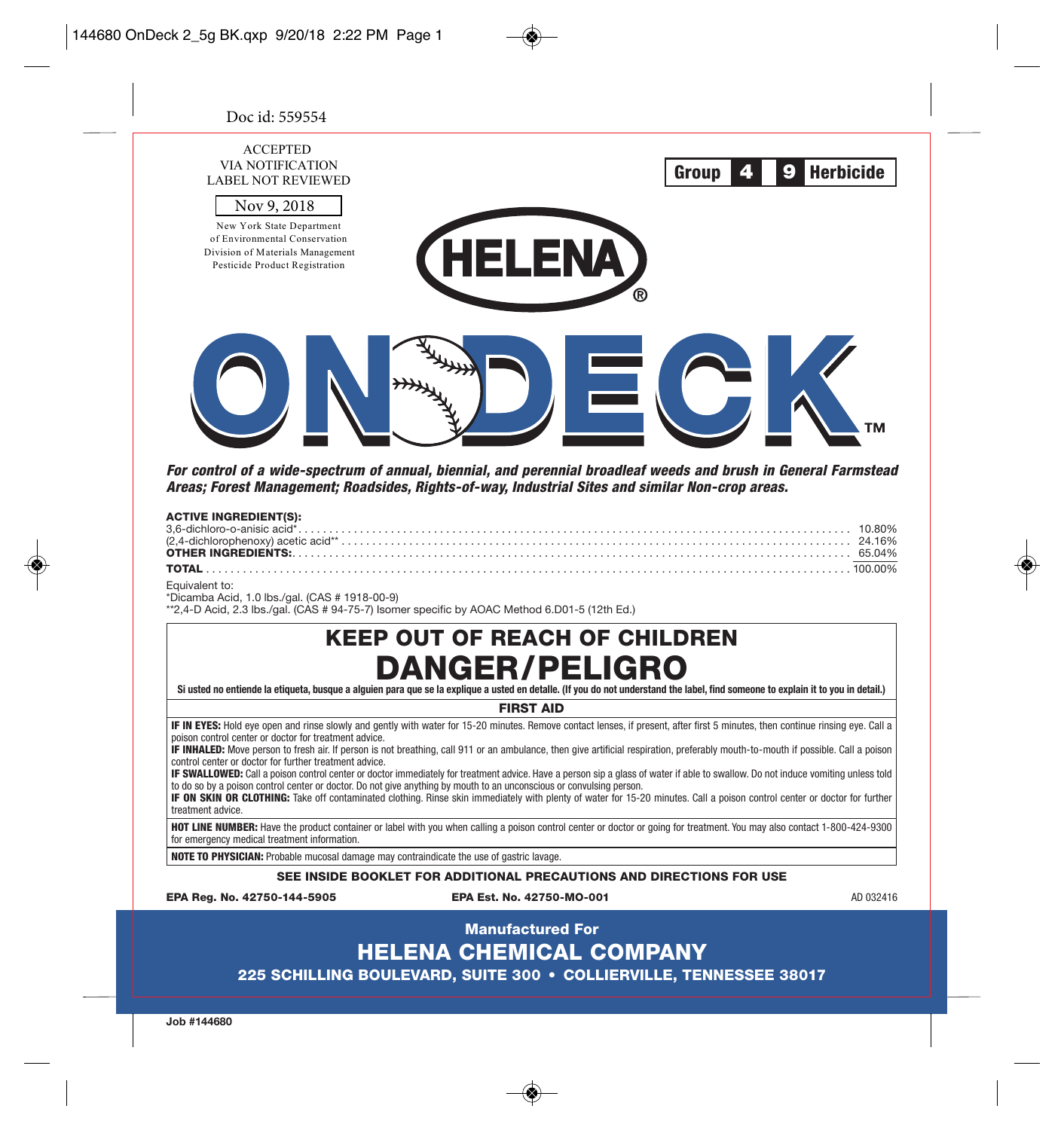### PRECAUTIONARY STATEMENTS

### HAZARDS TO HUMANS AND DOMESTIC ANIMALS DANGER

Corrosive. Causes irreversible eye damage. Harmful if inhaled. Harmful if swallowed. Do not get in eyes or on clothing. Avoid contact with skin. Avoid breathing spray mist.

### PERSONAL PROTECTIVE EQUIPMENT

Some materials that are chemical-resistant to this product are butyl rubber, natural rubber, neoprene rubber or nitrile rubber.

### All mixers, loaders, applicators, flaggers and other handlers must wear:

- Long-sleeved shirt and long pants,
- Chemical-resistant gloves (except for applicators using groundboom equipment, pilots and flaggers)
- Chemical resistant apron when applying postharvest dips or sprays to citrus, mixing, or loading, cleaning up spills or equipment, or otherwise exposed to the concentrate.
- Shoes plus socks, and
- Protective eyewear (goggles, faceshield, or safety glasses).

See engineering controls for additional requirements.

Follow manufacturer's instructions for cleaning/maintaining PPE. If no such instructions for washables exist, use detergent and hot water. Keep and wash PPE separately from other laundry. After each day of use, clothing or PPE must not be re-used until it has been cleaned.

If this container contains over 1 gallon and less than 5 gallons, mixers and loaders who do not use a mechanical system (probe and pump) to transfer the contents of this container must wear coveralls or a chemical-resistant apron in addition to the other required PPE.

If this container contains 5 gallons or more in capacity, do not open pour. A mechanical system (such as a probe and pump or spigot) must be used for transferring the contents of this container. If the contents of a non-refillable pesticide container are emptied, the probe must be rinsed before removal. If the mechanical system is used in a manner that meets the requirements listed in the Worker Protection Standard (WPS) for agricultural pesticides [40 CFR 170.240(d)(4)], the handler PPE requirements may be reduced or modified as specified in the WPS.

### ENGINEERING CONTROL STATEMENTS

When handlers use enclosed cabs, or aircraft in a manner that meets the requirements listed in the Worker Protection Standard (WPS) for agricultural pesticides [40 CFR 170.240(d)(4-6)], the handler PPE requirements may be reduced or modified as specified in the WPS.

Pilots must use cockpits in a manner that meets the requirements, listed in the Worker Protection Standard (WPS) for agricultural pesticides (40 CFR 170.240(d)(4-6).

### USER SAFETY RECOMMENDATIONS

#### Users should:

- Wash hands before eating, drinking, chewing gum, using tobacco or using the toilet.
- Remove clothing/PPE immediately if pesticide gets inside. Then wash thoroughly and change into clean clothing. If pesticide gets on skin, wash immediately with soap and water.
- Remove PPE immediately after handling this product. Wash the outside of gloves before removing. As soon as possible, wash thoroughly and change into clean clothing.

### ENVIRONMENTAL HAZARDS

This pesticide is toxic to fish and aquatic invertebrates. Do not apply directly to water, to areas where surface water is present, or to intertidal areas below the mean high water mark. Drift and runoff may be hazardous to aquatic organisms in water adjacent to treated areas. Do not contaminate water when disposing of equipment wash water or rinsate.

This chemical has properties and characteristics associated with chemicals detected in groundwater. The use of this chemical in areas where soils are permeable, particularly where the water table is shallow, may result in groundwater contamination. Application around a cistern or well may result in contamination of drinking water or groundwater.

Groundwater Contamination: Most cases of groundwater contamination involving phenoxy herbicides such as 2,4-D have been associated with mixing/loading and disposal sites. Caution should be exercised when handling 2,4-D pesticides at such sites to prevent contamination of groundwater supplies. Use of closed systems for mixing or transferring this pesticide will reduce the probability of spills. Placement of the mixing/loading equipment on an impervious pad to contain spills will help prevent groundwater contamination.

 $\mathfrak{p}$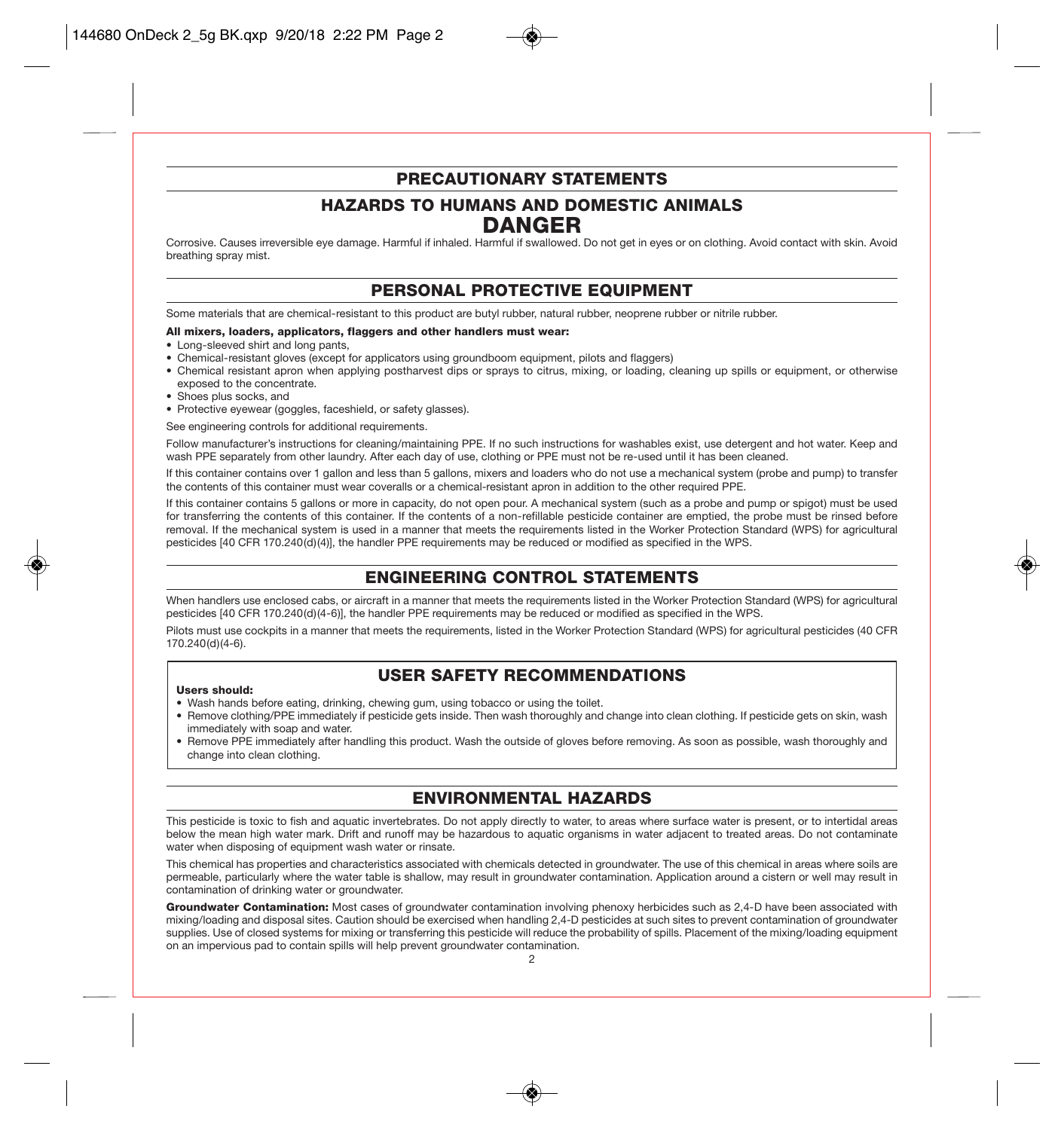### Endangered Species Concerns:

The use of any pesticide in a manner that may kill or otherwise harm an endangered species or adversely modify their habitat is a violation of federal law.

### DIRECTIONS FOR USE

It is a violation of Federal law to use this product in a manner inconsistent with its labeling.

Do not apply this product in a way that will contact workers or other persons, either directly or through drift. Only protected handlers may be in the area during application. For any requirements specific to your State or Tribe, consult the agency responsible for pesticide regulation. This labeling must be in the user's possession during application.

Use of this product in certain portions of California, Oregon and Washington is subject to the January 22, 2004 Order for injunctive relief in Washington Toxics Coalition, et al. v. EPA, C01-0132C, (W.D. WA). For further information, please refer to EPA Web Site: http://www.epa.gov/espp.

### AGRICULTURAL USE REQUIREMENTS

Use this product only in accordance with its labeling and with the Worker Protection Standard, 40 CFR part 170. This Standard contains requirements for the protection of agricultural workers on farms, forests, nurseries, and greenhouses, and handlers of agricultural pesticides. It contains requirements for training, decontamination, notification, and emergency assistance. It also contains specific instructions and exceptions pertaining to the statements on this label about personal protective equipment (PPE), and restricted-entry interval. The requirements in this box only apply to uses of this product that are covered by the Worker Protection Standard.

Do not enter or allow worker entry into treated areas during the restricted entry interval (REI) of 48 hours.

PPE required for early entry to treated areas that is permitted under the Worker Protection Standard and that involves contact with anything that has been treated, such as plants, soil, or water, is:

- Coveralls worn over short-sleeved shirt and short pants.
- Chemical resistant gloves made of any waterproof material
- Chemical resistant footwear plus socks
- Chemical-resistant headgear for overhead exposure
- Protective eyewear

Notify workers of the application by warning them orally and by posting warning signs at the entrance to treated areas.

### NON-AGRICULTURAL USE REQUIREMENTS

The requirements in this box apply to uses of this product that are NOT within the scope of the Worker Protection Standard for agricultural pesticides (40 CFR Part 170). The WPS applies when this product is used to produce agricultural plants on farms, forests, nurseries, or greenhouses.

Do not enter or allow people (or pets) to enter the treated area until sprays have dried.

USE REQUIREMENTS FOR NONCROP AREAS: Do not enter treated areas until spray has dried. For early entry to treated areas, wear eye protection, chemical-resistant gloves, long-sleeved shirt, long pants, shoes and socks.

TURF USE REQUIREMENTS: Do not allow persons (other than applicator) or pets on treated area during application. Do not enter treated areas until spray has dried.

NOTE: For application to turf being grown for sale or other commercial use as sod, or for commercial seed production, or for research purposes, follow AGRICULTURAL USE REQUIREMENTS on this label.

**STORAGE AND DISPOSAL**<br>**PROHIBITIONS:** Do not contaminate water, food, or feed by storage or disposal. Do not store under conditions that might adversely affect the container or its ability to function properly.

PESTICIDE STORAGE: Do not store below temperature of 32°F or above 100°F. Store in original container in a well-ventilated area separately from fertilizer, feed, and foodstuffs. Keep container tightly closed when not in use. Reduce stacking height where local conditions can affect package strength.

PESTICIDE DISPOSAL: Pesticide wastes are toxic. Wastes resulting from this product may be disposed of on site or at an approved waste disposal facility. Improper disposal of excess pesticide, spray mixture, or rinsate is a violation of Federal law and may contaminate groundwater. If these wastes cannot be disposed of by use according to label instructions, contact your State Pesticide or Environmental Control Agency, or the Hazardous Waste representative at the nearest EPA Regional Office for guidance.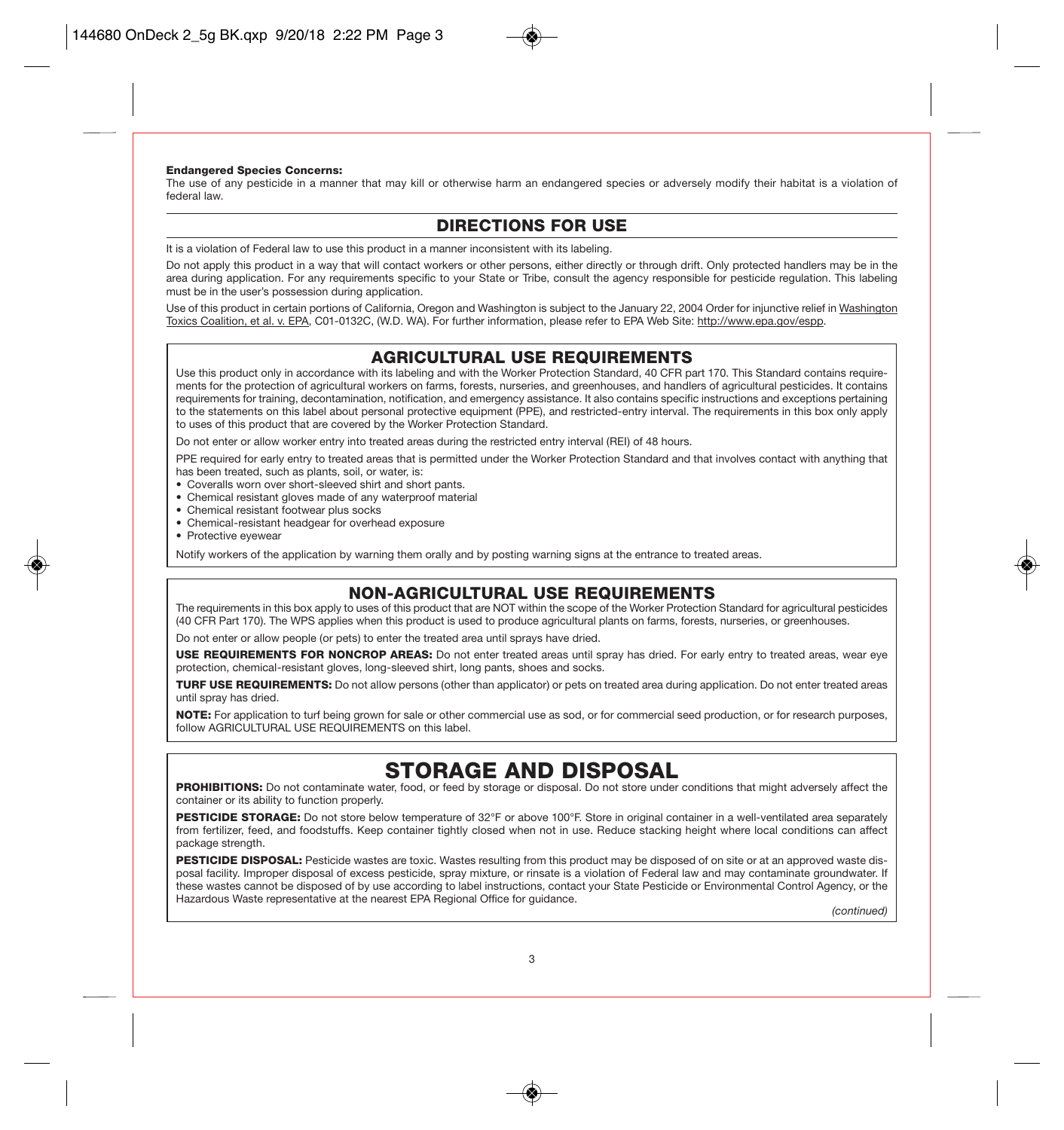## STORAGE AND DISPOSAL *(cont.)*

CONTAINER DISPOSAL: Non-refillable containers (1, 2.5, 30 & 55 gallon): Do not reuse or refill this container. Offer for recycling, if available. Triple rinse or pressure rinse container (or equivalent) promptly after emptying.

(Non-refillable <5 gallons): Triple rinse as follows: Empty the remaining contents into application equipment or a mix tank and drain for 10 seconds after the flow begins to drip. Fill the container 1/4 full with water and recap. Shake for 10 seconds. Pour rinsate into application equipment or a mix tank or store rinsate for later use or disposal. Drain for 10 seconds after the flow begins to drip. Repeat this procedure two more times. Then offer for recycling if available or puncture and dispose of in a sanitary landfill or by incineration, or, if allowed by state and local authorities, by burning. If burned, stay out of smoke.

(Non-refillable >5 gallons): Triple rinse as follows: Empty the remaining contents into application equipment or a mix tank. Fill the container 1/4 full with water. Replace and tighten closures. Tip container on its side and roll it back and forth, ensuring at least one complete revolution, for 30 seconds. Stand the container on its end and tip it back and forth several times. Turn the container over onto its other end and tip it back and forth several times. Empty the rinsate into application equipment or a mix tank or store rinsate for later use or disposal. Repeat this procedure two more times. Then offer for recycling if available or puncture and dispose of in a sanitary landfill or by incineration, or, if allowed by state and local authorities, by burning. If burned, stay out of smoke.

Pressure rinse as follows (all sizes): Empty the remaining contents into application equipment or a mix tank and continue to drain for 10 seconds after the flow begins to drip. Hold container upside down over application equipment or mix tank or collect rinsate for later use for disposal. Insert pressure rinsing nozzle inside of the container, and rinse at about 40 PSI for at least 30 seconds. Drain for 10 seconds after the flow begins to drip.

Refillable container (250 gallon & bulk): Refill this container with pesticide only. Do not reuse this container for any other purpose. Cleaning the container before final disposal is the responsibility of the person disposing of the container. Cleaning before refilling is the responsibility of the refiller.

To clean the container before final disposal, empty the remaining contents from the container into application equipment or mix tank. Fill the container about 10 percent full with water. Agitate vigorously or recirculate water with the pump for 2 minutes. Pour or pump rinsate into application equipment or rinsate collection system. Repeat this rinsing process two more times. Then offer for recycling if available or puncture and dispose of in a sanitary landfill or by incineration, or, if allowed by state and local authorities, by burning. If burned, stay out of smoke.

In Case of Spill: In case of large-scale spillage regarding this product, call CHEMTREC at 1-800-424-9300.

#### Steps to be taken in case material is released or spilled:

Dike and contain the spill with inert material (sand, earth, etc.) and transfer liquid and solid diking material to separate containers for disposal. Remove contaminated clothing, and wash affected skin areas with soap and water. Wash clothing before re-use. Keep the spill out of all sewers and open bodies of water.

### WEED RESISTANCE MANAGEMENT

ON DECK<sup>™</sup> is both a Group 4 and a Group 9 herbicide. Any weed population may contain plants naturally resistant to Group 4 and/or Group 9 herbicides. The resistant biotypes may dominate the weed population if these herbicides are used repeatedly in the same fields.

To delay herbicide resistance:

- Where possible, rotate the use of ON DECK™ within a growing season (sequence) or among growing seasons with different herbicide groups that control the same weeds in a field.
- Use tank mixtures with herbicides from a different group when such use is permitted. To delay resistance, the less resistance-prone partner should control the target weed(s) as effectively as the more resistance-prone partner.
- Herbicide use should be based on an integrated weed management program that includes scouting, historical information related to herbicide use and crop rotation, and considers tillage (or other mechanical control methods), cultural (for example, higher crop seeding rates; precision fertilizer application method and timing to favour the crop and not the weeds), biological (weed-competitive crops or varieties) and other management practices.
- Monitor weed populations after herbicide application for signs of resistance development. If resistance is suspected, prevent weed seed production in the affected area if possible by an alternative herbicide from a different group. Prevent movement of resistant weed seeds to other fields by cleaning harvesting and tillage equipment when moving between fields, and planting clean seed.
- Have suspected resistant weed seeds tested by a qualified laboratory to confirm resistance and identify alternative herbicide options.
- Contact your local extension specialist or certified crop advisors for any additional pesticide resistance-management and/or integrated weedmanagement recommendations for specific crops and weed biotypes.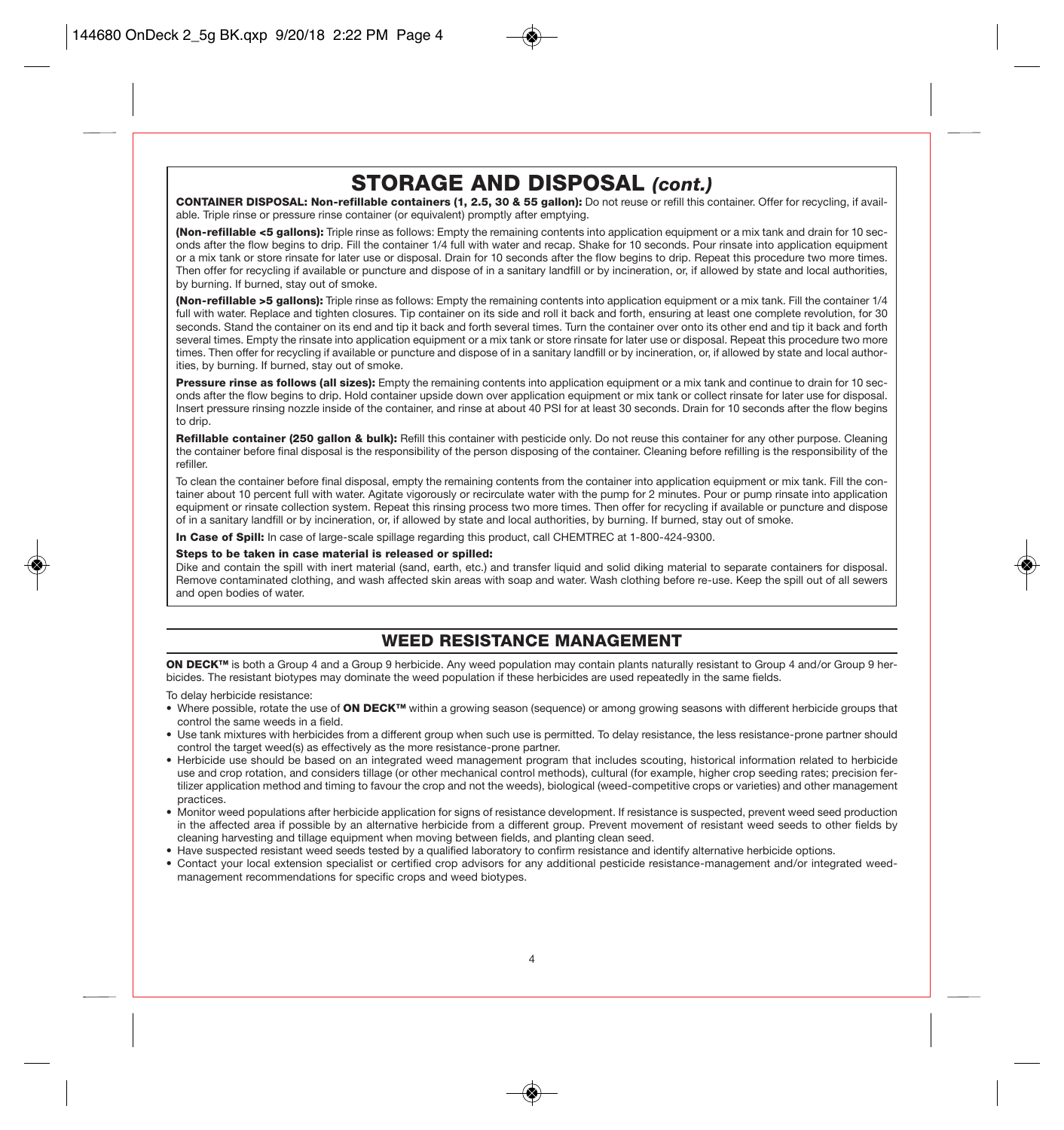### I. PRODUCT INFORMATION

ON DECK™ is a postemergence herbicide for controlling a wide spectrum of annual, biennial, and perennial broadleaf weeds and brush in general farmstead areas; certain noncrop areas; and for forest management.

#### Mode of Action

ON DECK™ contains two active ingredients uniquely formulated to be used alone or tank mixed with other listed products as well as liquid fertilizer solutions. ON DECK™ is readily absorbed by plants through shoot and root uptake, translocates throughout the plant's system, and accumulates in areas of active growth. ON DECK™ interferes with the plant's growth hormones (auxins) resulting in death of many broadleaf weeds.

For best results, thoroughly clean sprayer equipment (tank, lines and nozzles) immediately after use by flushing system with water and heavy duty detergent or other suitable tank cleaner.

### II. APPLICATION INSTRUCTIONS

Apply ON DECK™ at the rates and growth stages listed in Tables 1 and 2 as follows unless instructed differently by section on "Food/Feed Crop Specific Information" or "Non-Food/Feed Use (Land not Harvested, Grazed or Foraged)–Specific Information." ON DECK™ may be applied using water or sprayable fluid fertilizer as a carrier. Sprayable fluid fertilizer may be used as the carrier in preplant or pre-emergence use for all crops listed on this label. Postemergence uses with sprayable fluid fertilizer may be made on pasture, hayland, or wheat crops only. The most effective application rate and timing varies based on the target weed species (refer to Table 1). In mixed populations of weeds the correct rate is determined by the weed species requiring the highest rate. Delaying application permits weeds to exceed the maximum size and will prevent adequate control. For certain specified applications liquid fertilizer or oil may replace part or all of the water as diluent. If dry flowable (DF), wettable powder (WP) or flowable (F) tank mix products are to be used, these should generally be added to the spray tank first. Follow the mixing directions on the labels of the tank mix products.

Apply product only when active weed growth is evident.

### CHEMIGATION PROHIBITION

• Do not apply this product through any type of irrigation system.

#### Spray Coverage:

Weeds must be thoroughly covered with spray. Dense leaf canopies shelter smaller weeds and prevent adequate spray coverage. Do not apply more than 2 applications per year.

#### Sensitive Crop Precautions:

ON DECK<sup>™</sup> may cause injury to desirable trees and plants, particularly beans, cotton, flowers, fruit trees, grapes, ornamentals, peas, potatoes, soybeans, sunflowers, tobacco, tomatoes and other broadleaf plants when contacting their roots, stems or foliage. At high temperatures (about 85 degrees or higher), vapors from this product may cause injury to the aforementioned susceptible crops. These plants are most sensitive to ON DECK<sup>™</sup> during their development or growing stage. Do not treat areas where either possible downward movement into the soil or surface washing may cause contact of ON DECK<sup>™</sup> with the roots of desirable trees and shrubs.

#### Drift Reduction Information:

The following information may be helpful in reducing possible spray drift from ground or aerial applications. Avoid making applications when spray particle may be carried by air currents to areas where sensitive crops and plants are growing. Do not spray near sensitive plants if the wind is gusty or in excess of 5 mph and moving in the direction of nearby sensitive crops or if a temperature inversion exists. Always determine the direction and distance of possible spray drift prior to application. Leave an adequate buffer zone between area to be treated and sensitive plants. Coarse sprays are less likely to drift out of the target area than fine sprays. Properly maintain and calibrate all spray equipment. The use of agriculturally accepted drift retardants are acceptable and advised. Avoid applications within the vicinity of susceptible plants when at all possible. Do not apply in greenhouses.

### AERIAL APPLICATION METHODS AND EQUIPMENT

Water Volume: Use 3-10 gallons of water per acre. Use the higher spray volume when treating dense or tall vegetation.

Application Equipment: Select nozzles designed to produce minimal amounts of fine spray particles. Make applications at the lowest stage height to reduce the exposure of spray droplets to evaporation and wind. The applicator must follow the most restrictive use cautions to avoid drift hazards, including those found in the this labeling as well as applicable state and local regulations and ordinances.

### SPRAY DRIFT MANAGEMENT

AVOIDING SPRAY DRIFT AT THE APPLICATION SITE IS THE RESPONSIBILITY OF THE APPLICATOR.

A variety of factors including weather conditions (e.g., wind direction, wind speed, temperature, relative humidity) and method of application (e.g., ground, aerial, airblast) can influence pesticide drift. The applicator must evaluate all factors and make appropriate adjustments when applying this product.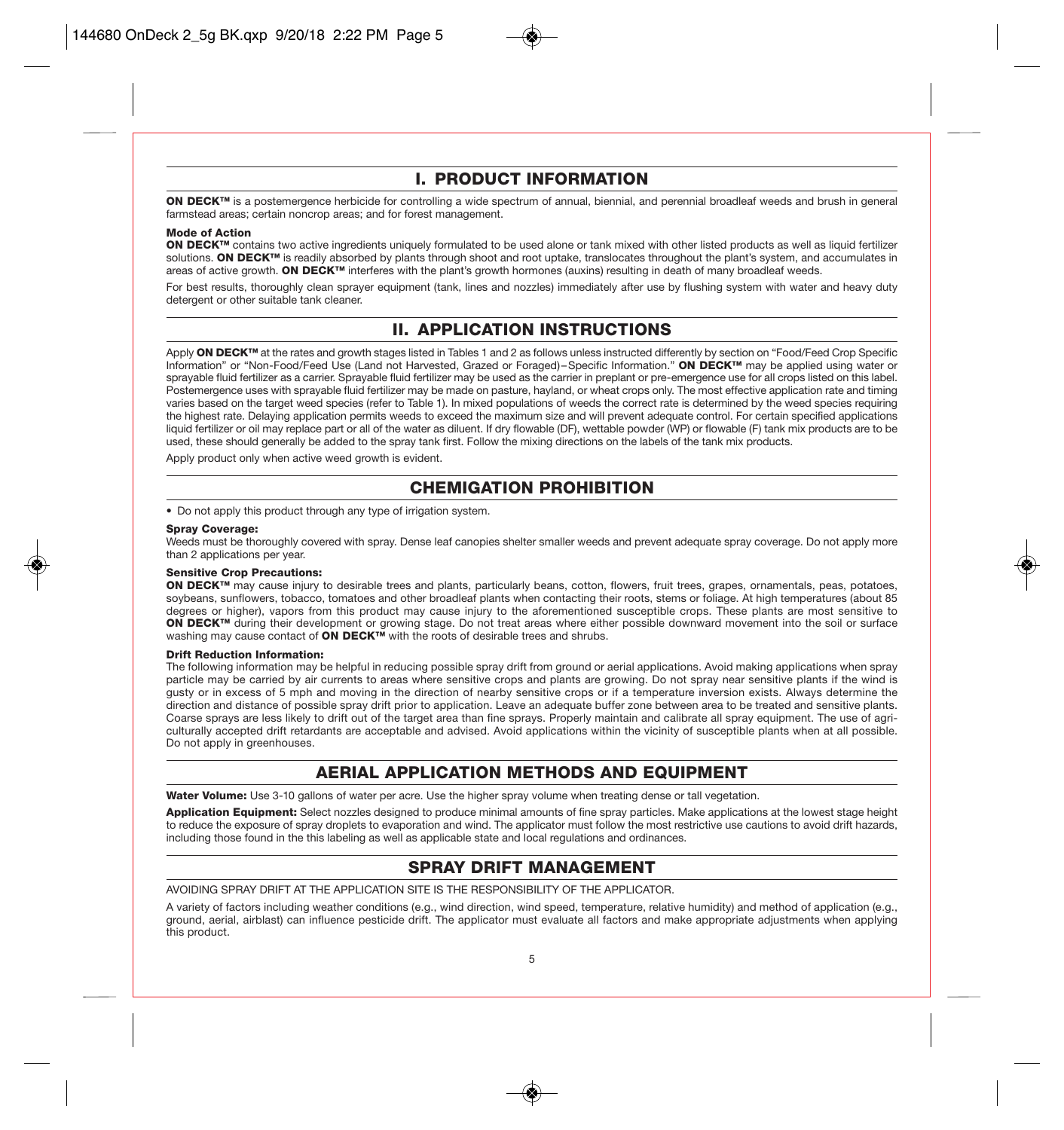

When applying sprays that contain 2,4-D as the sole active ingredient, or when applying sprays that contain 2,4-D mixed with active ingredients that require a Coarse or coarser spray, apply only as a Coarse or coarser spray (ASAE standard 572) or a volume mean diameter of 385 microns or greater for spinning atomizer nozzles.

When applying sprays that contain 2,4-D mixed with other active ingredients that require a Medium or more fine spray, apply only as a Medium or coarser spray (ASAE standard 572) or a volume mean diameter of 300 microns or greater for spinning atomizer nozzles.

#### Wind Speed

Do not apply at wind speeds greater than 15 mph. Only apply this product if the wind direction favors on-target deposition and there are not sensitive areas (including, but not limited to, residential areas, bodies of water, known habitat for nontarget species, nontarget crops) within 250 feet downwind. If applying a Medium spray, leave one swath unsprayed at the downwind edge of the treated field.

### Temperature Inversions

If applying at wind speeds less than 3 mph, the applicator must determine if: (a) conditions of temperature inversion exist, or (b) stable atmospheric conditions exist at or below nozzle height. Do not make applications into areas of temperature inversions or stable atmospheric conditions.

#### Susceptible Plants

Do not apply under circumstances where spray drift may occur to food, forage, or other plantings that might be damaged or crops thereof rendered unfit for sale, use or consumption. Susceptible crops include, but are not limited to, cotton, okra, flowers, grapes (in growing stage), fruit trees (foliage), soybeans (vegetable stage), ornamentals, sunflowers, tomatoes, beans and other vegetables, or tobacco. Small amounts of spray drift that might not be visible may injure susceptible broadleaf plants.

### Other State and Local Requirements

Applicators must follow all state and local pesticide drift requirements regarding application of 2,4-D herbicides. Where states have more stringent regulations, they must be observed.

### Equipment

All aerial and ground application equipment must be properly maintained and calibrated using appropriate carriers or surrogates.

The boom length must not exceed 75% of the wingspan or 90% of the rotor blade diameter.

Release spray at the lowest height consistent with efficacy and flight safety. Do not release spray at a height greater than 10 feet above the crop canopy unless a greater height is required for aircraft safety. This requirement does not apply to forestry or rights-of-way applications.

Do not apply with a nozzle height greater than 4 feet above the crop canopy.

Do not apply during conditions of low humidity and high temperatures.

### SENSITIVE AREAS

The pesticide should only be applied when the potential for drift to adjacent sensitive areas (e.g. residential areas, bodies of water, known habitat for threatened or endangered species, non-target crops) is minimal (e.g. when wind is blowing away from the sensitive areas).

#### Table 1. Application Rate and Timing – Annual Weeds

(For use in non-food/feed crops only: the addition of liquid fertilizer (28-0-0, 32-0-0) solutions at 1/2 the GPA spray solution has shown to give increased efficacy.)

| <b>Weeds Controlled (including</b>      | Rate Per Acre (according to weed growth stage) |                 |          |              |              |                  |  |
|-----------------------------------------|------------------------------------------------|-----------------|----------|--------------|--------------|------------------|--|
| ALS- and triazine-resistant)            | 1/3 pints                                      | 2/3 pints       | 1 pints  | $11/8$ pints | $12/3$ pints | 2 pints          |  |
| Amaranth, Palmer<br>. Powell<br>, Spiny |                                                |                 |          |              |              | actively growing |  |
| Beebalm, Spotted                        |                                                |                 |          | pre-bloom    | post-bloom   |                  |  |
| <b>Black Medic</b>                      | $\overline{\phantom{a}}$                       | -               |          | ۰            | ۰            |                  |  |
| Broomweed                               | $1 - 3"$                                       | З"<br>branching |          | branching    |              | after branching  |  |
| Buckwheat, Wild                         |                                                | $1 - 6"$        | ۰        | ۰            |              |                  |  |
| Buffalobur                              |                                                | ٠               |          | $1 - 6"$     |              | flowering        |  |
| <b>Burdock</b>                          |                                                | pre-flower      |          | ۰            |              |                  |  |
| Buttercup                               |                                                | pre-flower      |          | early bloom  | late bloom   |                  |  |
| Carpetweed                              |                                                | -               |          |              |              | actively growing |  |
| Chickweed, Common                       |                                                | seedling        | $1 - 3"$ | ۰            | ٠            |                  |  |
|                                         |                                                |                 |          |              |              | (continued)      |  |

6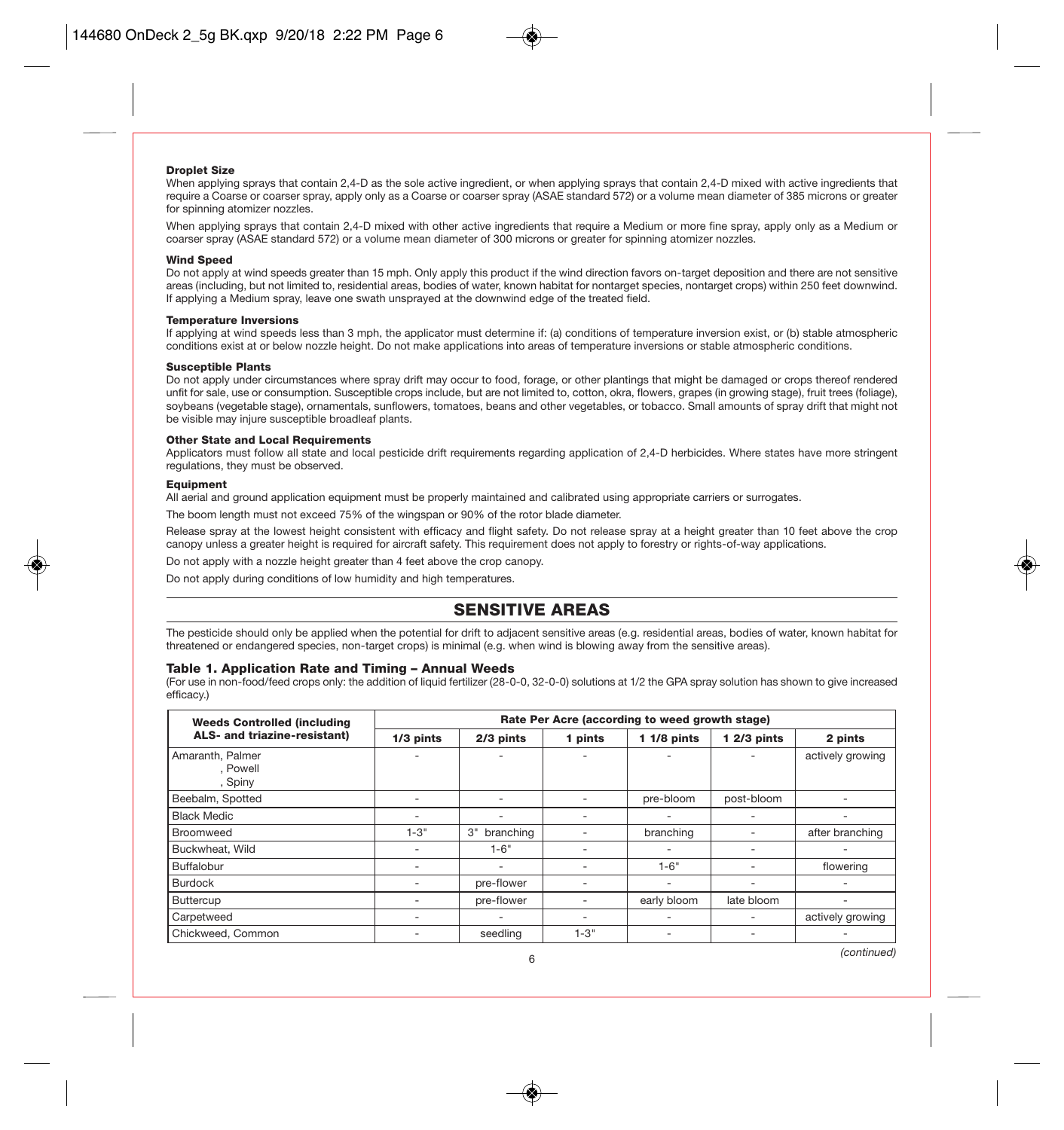### Table 1. Application Rate and Timing – Annual Weeds *(cont.)*

| <b>Weeds Controlled (including</b>                                                                                                              | Rate Per Acre (according to weed growth stage) |                          |                          |                          |                          |                          |  |
|-------------------------------------------------------------------------------------------------------------------------------------------------|------------------------------------------------|--------------------------|--------------------------|--------------------------|--------------------------|--------------------------|--|
| ALS- and triazine-resistant)                                                                                                                    | $1/3$ pints                                    | 2/3 pints                | 1 pints                  | $11/8$ pints             | $12/3$ pints             | 2 pints                  |  |
| Cockle, Cow                                                                                                                                     | ÷,                                             | $<$ 3"                   | $\sim$                   | $\overline{\phantom{a}}$ | $\overline{a}$           | $\mathcal{L}$            |  |
| Cocklebur, Common                                                                                                                               | $\overline{\phantom{a}}$                       | $1 - 6"$                 | $6 - 12"$                | $12 - 18"$               | $\overline{a}$           | $\overline{\phantom{a}}$ |  |
| Coreopsis, Plains                                                                                                                               | $1 - 4$ "                                      | $1 - 6"$                 | $\blacksquare$           | $\overline{\phantom{a}}$ | $\overline{\phantom{a}}$ | $\overline{\phantom{a}}$ |  |
| Croton, Woolly                                                                                                                                  | $\overline{\phantom{a}}$                       | $4 - 12"$                | $12 - 30"$               | $\omega$                 | $\sim$                   | $\overline{a}$           |  |
| Dogfennel                                                                                                                                       | ÷,                                             | $\overline{\phantom{a}}$ |                          | $10 - 15"$               | $\sim$                   | $\overline{a}$           |  |
| <b>Evening Primrose</b>                                                                                                                         | $\bar{a}$                                      | < 2"                     | $\overline{\phantom{a}}$ | $2 - 6"$                 | $\sim$                   | $\overline{\phantom{a}}$ |  |
| Flax                                                                                                                                            | $\bar{a}$                                      | < 2"                     | $\sim$                   | $\sim$                   | $\sim$                   | $\sim$                   |  |
| Fleabane, Annual                                                                                                                                | ÷,                                             | $1 - 4"$                 | $4 - 8"$                 | 8"                       | $\overline{\phantom{a}}$ | $\overline{\phantom{a}}$ |  |
| Fixweed                                                                                                                                         | $\frac{1}{2}$                                  | $<$ 3"                   | $\overline{\phantom{a}}$ | $\mathcal{L}$            | $\bar{\phantom{a}}$      | $\equiv$                 |  |
| Henbit                                                                                                                                          | ÷,                                             | $\blacksquare$           | pre-flower               | $\overline{\phantom{a}}$ | flower                   | ÷,                       |  |
| Knotweed Spp.                                                                                                                                   | $\overline{\phantom{a}}$                       | $<$ 3" runners           | $\overline{\phantom{a}}$ | $>3"$ runners            | ÷                        | actively growing         |  |
| Kochia                                                                                                                                          | $\overline{a}$                                 | $1 - 6"$                 | $6 - 10"$                | $10 - 20"$               | $\sim$                   | actively growing         |  |
| Lambsquarters, Common                                                                                                                           | $\overline{\phantom{a}}$                       | $1 - 6"$                 | $6 - 10"$                | $10 - 20"$               | $\sim$                   | actively growing         |  |
| Mallow, Common                                                                                                                                  | ÷,                                             | $<$ 3"                   | $\overline{\phantom{a}}$ | $\blacksquare$           | $\overline{\phantom{a}}$ |                          |  |
| Marestail (Horseweed)                                                                                                                           | ÷,                                             | $\frac{1}{2}$            | $\overline{\phantom{a}}$ | $\bar{a}$                | $\overline{a}$           | actively growing         |  |
| Morning glory, Ivyleaf                                                                                                                          | $\overline{\phantom{a}}$                       | pre-flower               | $\overline{\phantom{a}}$ | $\overline{\phantom{a}}$ | $\overline{\phantom{a}}$ | $\overline{\phantom{a}}$ |  |
| , Tall                                                                                                                                          | $\overline{\phantom{a}}$                       | pre-flower               | $\overline{a}$           | post-flower              | $\sim$                   | $\overline{\phantom{a}}$ |  |
| Mustards, Annual                                                                                                                                | $\overline{\phantom{a}}$                       | rosette                  | $\overline{\phantom{a}}$ | early bolt               | $\overline{\phantom{a}}$ | $\overline{\phantom{a}}$ |  |
| , Tansy                                                                                                                                         | $\overline{\phantom{a}}$                       | $<$ 3"                   | $\mathcal{L}$            | $\overline{\phantom{a}}$ | $\sim$                   | $\mathbf{r}$             |  |
| Pennycress, Field                                                                                                                               | ÷,                                             | $\overline{\phantom{a}}$ | $\overline{\phantom{a}}$ | rosette                  |                          | $\overline{a}$           |  |
| Pepperweed, Virginia                                                                                                                            | $\overline{\phantom{a}}$                       | $\overline{\phantom{a}}$ | $1 - 3"$                 | $3 - 6"$                 | after branching          | $\overline{\phantom{a}}$ |  |
| Pigweed, Prostrate                                                                                                                              | $\overline{a}$                                 | $<$ 3"                   | $\overline{a}$           | $\overline{\phantom{a}}$ |                          | $\overline{\phantom{a}}$ |  |
| , Redroot                                                                                                                                       | $\overline{\phantom{a}}$                       | $<$ 3"                   | $3 - 10"$                | $\overline{\phantom{a}}$ | $\overline{\phantom{a}}$ | $\overline{\phantom{a}}$ |  |
| , Smooth                                                                                                                                        | $\overline{\phantom{a}}$                       | $<$ 3"                   | $\overline{\phantom{a}}$ | $\bar{a}$                | $\sim$                   | $\overline{\phantom{a}}$ |  |
| , Tumble                                                                                                                                        | $\overline{a}$                                 | $<$ 3"                   | $\overline{\phantom{a}}$ | mature                   | ÷                        |                          |  |
| Pineapple Weed                                                                                                                                  | $\overline{\phantom{a}}$                       | $\frac{1}{2}$            | $\overline{\phantom{a}}$ | $\overline{\phantom{a}}$ | $\sim$                   | actively growing         |  |
| Poorjoe                                                                                                                                         | $\overline{\phantom{a}}$                       | prior to flower          | $\overline{\phantom{a}}$ | $\sim$                   | $\sim$                   | actively growing         |  |
| Puncturevine                                                                                                                                    | ÷,                                             |                          | $\overline{\phantom{a}}$ | $\overline{\phantom{a}}$ | $\overline{\phantom{a}}$ | actively growing         |  |
| Purslane, Common                                                                                                                                | $\overline{a}$                                 | $<$ 3"                   | $3 - 8"$                 | $\overline{\phantom{a}}$ | $\sim$                   | $\Box$                   |  |
| Ragweed, Common                                                                                                                                 | ÷,                                             | ÷,                       | $\overline{\phantom{a}}$ | >10"                     | $\sim$                   | $\overline{\phantom{a}}$ |  |
| . Western<br>, Lanceleaf                                                                                                                        | $1 - 3"$                                       | $3 - 6"$                 | $6 - 10"$                | actively<br>growing      | $\sim$                   |                          |  |
| Rocket, London<br>, Yellow                                                                                                                      | $\overline{a}$                                 | $\overline{a}$           | $\overline{a}$           | $\sim$                   | $\sim$                   | actively growing         |  |
| Shepherdspurse                                                                                                                                  | ÷,                                             | rosette                  | $\overline{\phantom{a}}$ | $\overline{\phantom{a}}$ | $\overline{\phantom{a}}$ | $\overline{a}$           |  |
| Smartweed, Pennsylvania                                                                                                                         | $\overline{\phantom{a}}$                       | < 4"                     | $\overline{\phantom{a}}$ | $\overline{\phantom{a}}$ | $4 - 12"$                | $\overline{\phantom{a}}$ |  |
| Sneezeweed, Bitter                                                                                                                              | $\overline{\phantom{a}}$                       | $1 - 4$ "                | prior to flower          | flower                   | $\overline{\phantom{a}}$ | $\overline{\phantom{a}}$ |  |
| Sowthistle                                                                                                                                      | ÷,                                             | rosette                  | $\overline{a}$           | bolting                  | $\sim$                   | $\overline{\phantom{a}}$ |  |
| Sunflower                                                                                                                                       | $\overline{a}$                                 | $1 - 3"$                 | $3 - 6"$                 | $6 - 24"$                | $\overline{a}$           | $\bar{a}$                |  |
| Thistle, Russian                                                                                                                                | $\overline{\phantom{a}}$                       | $\overline{\phantom{a}}$ | $\overline{\phantom{a}}$ | rosette                  | $\sim$                   | $\mathbf{r}$             |  |
| Velvetleaf                                                                                                                                      | ÷,                                             | < 6"                     | $6 - 20"$                | >20"                     | $\bar{a}$                | ÷,                       |  |
| <sup>1</sup> For use in non-food/feed crop only. Adding crop oil concentrate has shown to improve performance on actively growing annual sedge. |                                                |                          |                          |                          |                          |                          |  |

7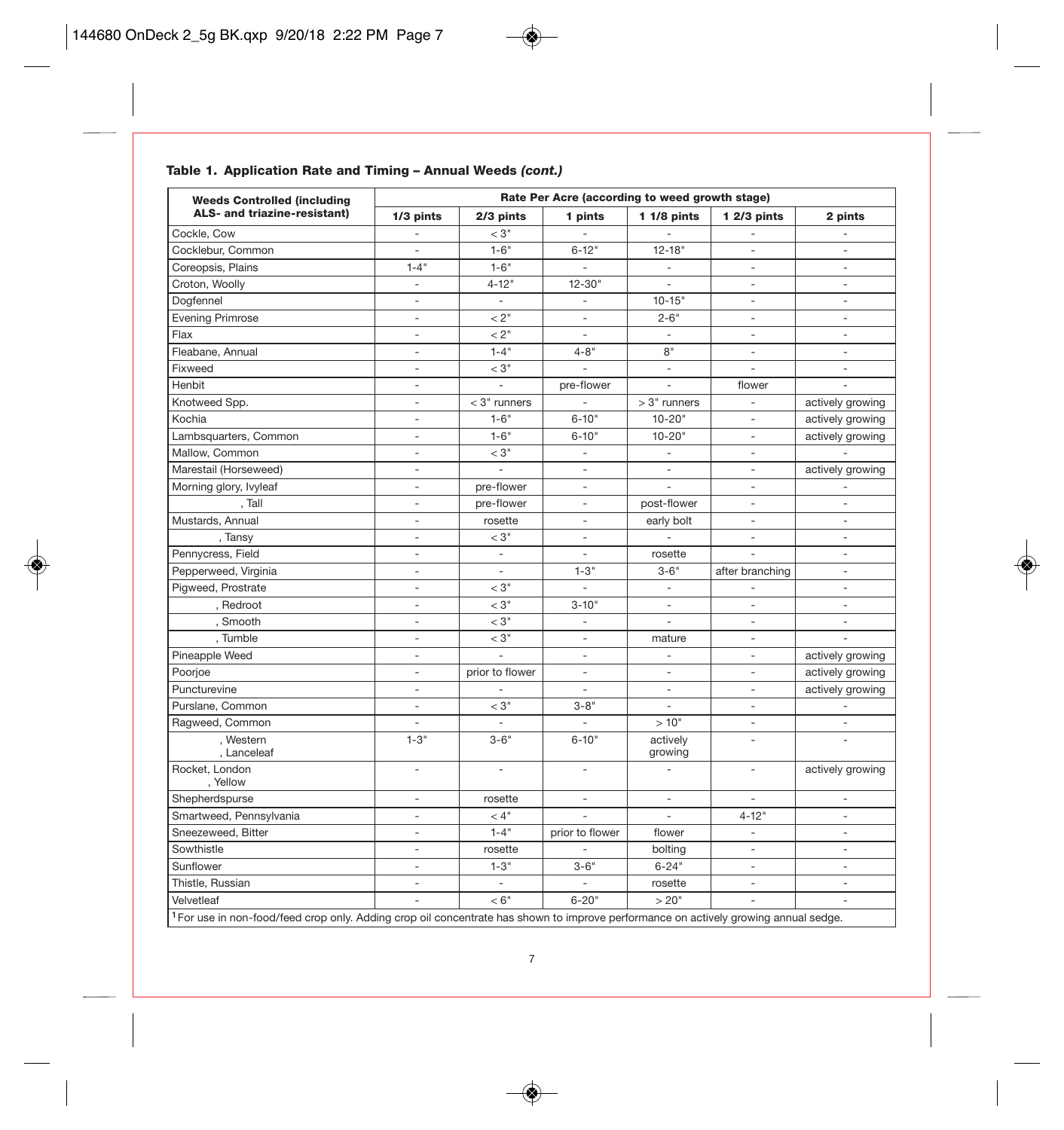**Table 2. Application Rate and Timing – Biennial and Perennial Weeds**<br>(The addition of liquid fertilizer (28-0-0, 32-0-0) at 1/2 the GPA of the spray solution has proven to give increase suppression or control on certain<br>s

|                                                                     | Rate Per Acre (according to weed growth stage) |                          |                          |                          |                          |                              |
|---------------------------------------------------------------------|------------------------------------------------|--------------------------|--------------------------|--------------------------|--------------------------|------------------------------|
| <b>Weeds Controlled</b>                                             | 1/3 pints                                      | 2/3 pints                | 1 pints                  | $11/8$ pints             | $12/3$ pints             | 2-3 1/4 pints                |
| Bindweed, Field                                                     |                                                |                          |                          | $\overline{a}$           |                          | actively growing             |
| <b>Bittercress</b>                                                  | ÷,                                             | $2 - 3"$                 | ÷,                       | ÷,                       |                          |                              |
| <b>Black Locust</b>                                                 | ÷,                                             | $\overline{a}$           | ÷,                       | ÷,                       | $\overline{a}$           | actively growing             |
| <b>Buckeye</b> species                                              | $\bar{a}$                                      | $\bar{a}$                | ÷,                       | ÷,                       | full leaf                |                              |
| Bullnettle <sup>1</sup>                                             | ÷,                                             | ÷,                       | ÷,                       | flower                   |                          |                              |
| Carrot, Wild                                                        | $\overline{a}$                                 | $\bar{a}$                | ÷,                       | $\overline{\phantom{a}}$ | $\overline{a}$           | actively growing             |
| Chickweed, Field<br>, Mouseear                                      | ÷.                                             | $\overline{a}$           | L,                       | $\overline{a}$           | $\overline{a}$           | actively growing             |
| Chicorv                                                             | $\overline{\phantom{a}}$                       | $\overline{\phantom{a}}$ |                          | $\overline{\phantom{a}}$ | early bolting            |                              |
| Clove, Bur                                                          | $\overline{\phantom{a}}$                       | $\bar{a}$                | pre-flower               | $\sim$                   | $\overline{a}$           |                              |
| Clover                                                              | $\overline{\phantom{a}}$                       | ÷,                       |                          | ÷,                       | $\overline{\phantom{a}}$ | actively growing             |
| Dandelion, Common                                                   | $\overline{a}$                                 | rosette                  | ÷,                       | bolting                  | $\overline{a}$           |                              |
| Dewberry, Southern                                                  | ÷                                              | $\overline{a}$           |                          | $\overline{a}$           |                          | spring or fall               |
| Dock, Curly                                                         | $\overline{a}$                                 | $\bar{a}$                | prior to bolting         | $\overline{\phantom{a}}$ | after bolting            |                              |
| Elderberry <sup>1</sup>                                             | $\overline{\phantom{a}}$                       | $\overline{\phantom{a}}$ |                          | ÷,                       |                          | actively growing             |
| Goldenrod, Missouri                                                 | $\overline{a}$                                 | $\overline{a}$           | ÷,                       | $3 - 15"$                | flower                   |                              |
| Groundsel, Texas                                                    | $\overline{\phantom{a}}$                       | rosette                  | post-bolting             | $\overline{\phantom{a}}$ |                          |                              |
| Honeysuckle, Hairy                                                  | $\sim$                                         | $\overline{a}$           | $\overline{a}$           | $\overline{\phantom{a}}$ | spring or fall           | $\overline{a}$               |
| Horsenettle, Carolina                                               | $\overline{\phantom{a}}$                       | $\overline{\phantom{a}}$ | $\bar{a}$                | $\overline{\phantom{a}}$ | $\frac{1}{2}$            | flower or berry              |
| Ironweed                                                            | $\overline{a}$                                 | ÷,                       | $\blacksquare$           | $\overline{a}$           | ä,                       | actively growing             |
| Ivy, Poison                                                         | $\overline{a}$                                 | $\bar{a}$                | ÷,                       | after bloom              | $\bar{a}$                |                              |
| Knapweed, Black <sup>1</sup><br>, Russian <sup>1</sup><br>, Spotted | $\overline{a}$                                 | $\overline{a}$           | $\overline{a}$           | ÷,                       | $\overline{a}$           | actively growing             |
| Kudzu                                                               | $\overline{\phantom{a}}$                       | $\overline{\phantom{a}}$ | $\overline{\phantom{a}}$ | $\overline{\phantom{a}}$ | $\overline{\phantom{a}}$ | actively growing             |
| Marshelder                                                          | $\bar{a}$                                      | $\bar{a}$                | $\bar{a}$                | < 12"                    | 12"/pre-bloom            |                              |
| Mesquite <sup>2</sup>                                               | $\overline{a}$                                 | ÷,                       | ÷,                       | $\overline{a}$           |                          | 45-90 days<br>after budbreak |
| Milkweed, Antelopehorn <sup>1</sup>                                 | ä,                                             | $\bar{a}$                | $\bar{a}$                | pre-flower               | ä,                       | flower                       |
| Nettle, Stinging                                                    | $\overline{\phantom{a}}$                       | $\overline{\phantom{a}}$ | $\overline{\phantom{a}}$ |                          | ÷,                       | actively growing             |
| Nightshade, Silverleaf                                              | $\overline{a}$                                 | $\overline{a}$           | ÷,                       | full flower              | $\overline{a}$           |                              |
| , Black                                                             | ÷,                                             | ÷,                       | ÷,                       | full flower              | ÷,                       | actively growing             |
| Persimmon, Eastern <sup>2</sup>                                     | $\bar{a}$                                      | ÷,                       | $\bar{a}$                | $\overline{a}$           | $\overline{a}$           | actively growing             |
| Plantain, Broadleaf<br>, Buckhorn                                   | $\overline{a}$                                 | L,                       | L,                       | $\overline{a}$           | $\overline{a}$           | actively growing             |
| Poison Oak                                                          | $\overline{\phantom{a}}$                       | $\overline{\phantom{a}}$ | $\blacksquare$           | $\blacksquare$           | $\overline{\phantom{a}}$ | actively growing             |
| Prickly Lettuce                                                     | $\overline{a}$                                 | $\overline{a}$           | ÷,                       | rosette                  | $\overline{a}$           | actively growing             |
| Rabbitbrush <sup>1</sup>                                            | $\overline{\phantom{a}}$                       | $\overline{a}$           | $\overline{a}$           | $\overline{a}$           | $\overline{a}$           |                              |
| Ragwort, Tansy                                                      | $\overline{\phantom{a}}$                       | $\overline{\phantom{a}}$ | ÷,                       | rosette                  | ÷,                       | actively growing             |
| Redvine <sup>1</sup>                                                | $\overline{\phantom{a}}$                       | $\overline{\phantom{a}}$ | $\overline{a}$           | ÷                        | $\overline{a}$           | actively growing             |
| <b>Russian Olive</b>                                                | $\overline{\phantom{a}}$                       | $\overline{\phantom{a}}$ | ÷,                       | $\overline{\phantom{a}}$ | ÷,                       | actively growing             |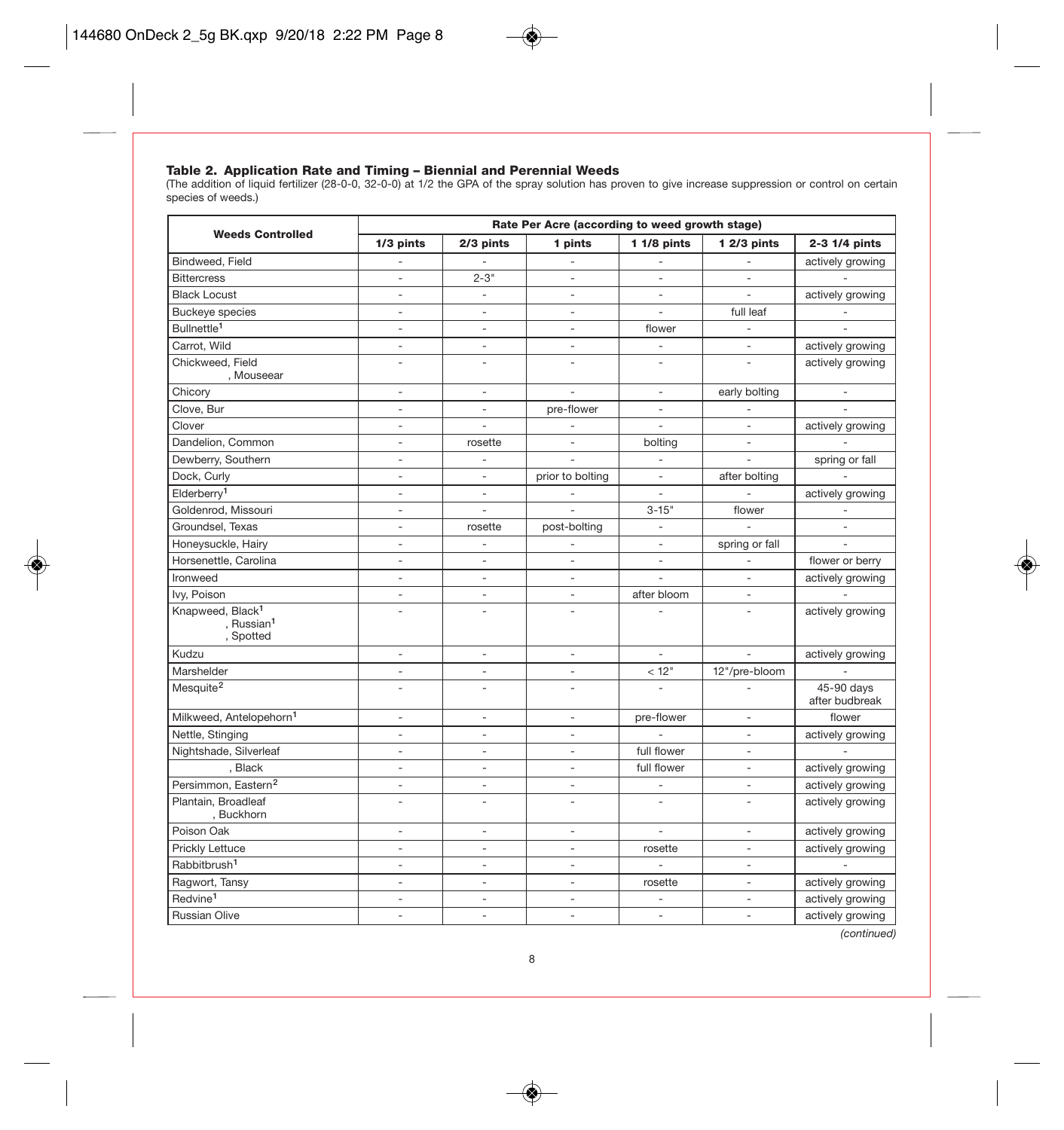

| <b>Weeds Controlled</b>           |                          | Rate Per Acre (according to weed growth stage) |                          |                     |              |                  |  |  |
|-----------------------------------|--------------------------|------------------------------------------------|--------------------------|---------------------|--------------|------------------|--|--|
|                                   | $1/3$ pints              | 2/3 pints                                      | 1 pints                  | $11/8$ pints        | $12/3$ pints | 2-3 1/4 pints    |  |  |
| Sagebrush, Fringed <sup>1</sup>   |                          | ۰                                              | ٠                        |                     |              | actively growing |  |  |
| Smartweed                         | $\overline{\phantom{a}}$ | ۰                                              | $\overline{\phantom{a}}$ | ۰                   | -            |                  |  |  |
| Sorrel, Red                       | ٠                        | ٠                                              | rosette                  | bolting             | flower       | actively growing |  |  |
| Sowthistle <sup>1</sup>           | ٠                        | ٠                                              | ٠                        |                     |              | actively growing |  |  |
| Spurge, Leafy <sup>1</sup>        |                          | ٠                                              | ٠                        |                     |              | full leaf        |  |  |
| Tallow Tree, Chinese <sup>3</sup> |                          | ۰                                              | ٠                        |                     | -            |                  |  |  |
| Teasel                            |                          | -                                              | ٠                        | ۰                   | -            | actively growing |  |  |
| Thistle, Bull                     |                          | ٠                                              | rosette                  | bolting             | ۰            | actively growing |  |  |
| , Canada <sup>1</sup>             | ۰                        | ۰                                              | ٠                        |                     |              |                  |  |  |
| , Musk                            | ۰                        | ٠                                              | $\overline{\phantom{a}}$ | rosette/<br>bolting |              |                  |  |  |
| , Plumeless                       | $\overline{\phantom{a}}$ | ٠                                              | rosette                  | bolting             | ۰            |                  |  |  |
| Toadflax, Dalmation               |                          | ۰                                              | $\overline{\phantom{0}}$ |                     | ۰            | actively growing |  |  |
| Vetch, Hairy                      | $\overline{\phantom{a}}$ | $1 - 4"$                                       | $4 - 8"$                 | 8" full flower      | ٠            |                  |  |  |
| Willow                            | ٠                        | ٠                                              | $\overline{\phantom{a}}$ |                     |              | actively growing |  |  |
| Yankeeweed                        | ۰                        | ۰                                              | ٠                        | $10 - 18"$          |              | rosette          |  |  |
| Yarrow, Common                    |                          |                                                | ٠                        |                     |              | actively growing |  |  |
| <b>Yellow Starthistle</b>         |                          | ٠                                              | ٠                        | ٠                   |              | ٠                |  |  |

<sup>1</sup> Specified rate will provide top growth suppression only.

<sup>2</sup>For improved root kill or woody species such as mesquite and eastern persimmon spray 2 pints of per acre ON DECK™ each year for 3 consecutive years.

 $3$ Under dense populations, a second application may be needed the following growing season.

For increased control of weeds such as blackberry and dewberry, ON DECK<sup>™</sup> may be tank mixed with Ally® herbicide (0.1-0.2 ounces per acre), if labeled for the use site.

### Ground Application (Banding)

Do not apply with a nozzle height greater than 4 feet above the crop canopy.

When applying ON DECK™ herbicide by banding, determine the amount of herbicide and water volume needed using the following formula:

| Bandwidth in inches                        | $\mathsf{x}$ | Broadcast rate                    | <b>Banding herbicide</b>                |
|--------------------------------------------|--------------|-----------------------------------|-----------------------------------------|
| Row width in inches                        |              | per acre                          | rate per acre                           |
| Bandwidth in inches<br>Row width in inches | $\mathsf{Y}$ | Broadcast rate<br>volume per acre | <b>Banding water</b><br>volume per acre |

#### Ground Application (Broadcast)

Water volume: Use 10-25 gallons of spray solution per broadcast acre for optimal performance. Use the higher spray volume when treating dense or tall vegetation.

Application Equipment: Select nozzle design to produce minimal amounts of fine spray particles. Spray nozzles as close to the weeds as is practical for good weed coverage.

### Spot or Small Area Application

ON DECK™ may be applied to individual clumps or small areas of undesirable vegetation using handgun or similar types of application equipment. Apply diluted sprays to allow complete wetting (up to runoff) of foliage and stems. For knapsack or other small capacity sprayers, prepare a solution of ON DECK™ in water according to Table 3 (assuming that the spot treatment rate equates to 40 gallons per acre on the broadcast basis). Adding a surfactant (0.5% by volume) can help improve control.

Do not make spot treatments in addition to broadcast or band treatments.

Application equipment: Select nozzles designed to produce minimal amounts of fine spray particles. Spray with nozzles as close to the weeds as is practical for good weed coverage.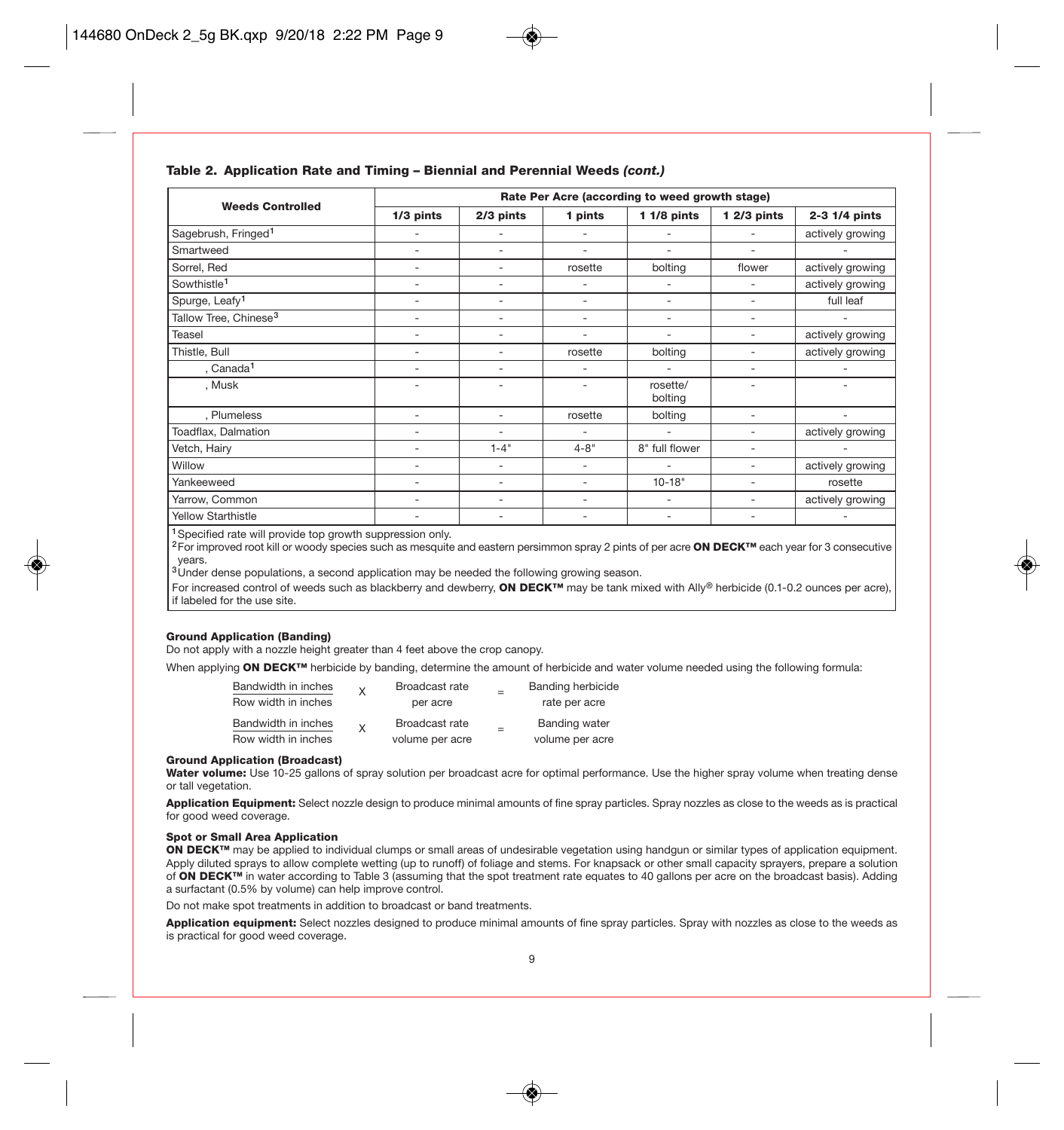### Table 3. Knapsack Sprayer Dilution Instructions

| <b>Sprayer Capacity (gallons of water)</b> | Amount of ON DECK™ to add to the spray tank |
|--------------------------------------------|---------------------------------------------|
| aallon                                     | 2/3 fluid ounce*                            |
| 3 gallons                                  | 2 fluid ounces                              |
| 5 gallons                                  | 3 fluid ounces                              |

\*1 fluid ounce = 2 tablespoons

### III. Additives

To improve burndown of emerged weeds, surfactants and/or low use rates of liquid fertilizers (28-0-0; 32-0-0), or crop oil concentrate may be used with ON DECK™ herbicide or ON DECK™ tank mixes applied after the weeds have emerged. Crop oil concentrate is for non-food/feed crop uses only. Do not apply tank mixes that include Ammonium Sulfate or Crop Oil Concentrate to any food/feed crop use listed on this label. For food/feed crop use, do not use liquid fertilizers that contain Ammonium Sulfate (AMS) as a source of nitrogen as tolerances in commodities derived from the crop may contain residues that exceed established tolerances.

### Oil Concentrate

A crop oil concentrate must contain either a petroleum or vegetable oil base and must meet all of the following criteria:

- be non-phytotoxic
- provide good mixing quality in the jar test, and
- be successful in local experience

The exact composition of suitable products will vary; however, vegetable oil and petroleum oil concentrates should contain emulsifiers to provide good mixing quality. Highly refined vegetable oils have proven more satisfactory than unrefined vegetable oils. For additional information, see Compatibility Test for Mix Components.

Adjuvants containing crop oil concentrates may be used for preplant, pre-emergence and between cropping applications. Do not use crop oil concentrate for postemergence applications to food/feed crops (i.e. sorghum, grass (hay or silage), pastures, rangeland, and wheat).

### Nitrogen Source

Sprayable liquid fertilizers: Use 1/2 GPA of sprayable liquid fertilizers (28-0-0; 32-0-0) per acre. Do not use brass or aluminum nozzles when spraying fertilizers.

#### Non-ionic Surfactant

The standard label rates are 2-4 pints of an 80% active non-ionic spray surfactant per 100 gallons of water. (Rate will vary with the size and condition of weeds to be controlled. Use lowest rate per 100 gallons when weeds are small and actively growing. As weeds increase in size and or become hardened off, the rate of non-ionic surfactant will have to be increased to give optimum coverage and control.)

### Table 4. Additive Rate Per Acre

| Additive <sup>1</sup>                         | <b>Rate Additive Per Acre</b>          |
|-----------------------------------------------|----------------------------------------|
| Non-ionic Surfactant                          | 2-4 pints per 100 gallons <sup>2</sup> |
| Sprayable Liquid Fertilizers (28-0-0; 32-0-0) | 1/2 GPA of spray solution              |
| Crop Oil Concentrate                          | quart                                  |

<sup>1</sup>See manufacturer's label for specific rates.

<sup>2</sup>Use lowest rate per 100 gallons when weeds are small and actively growing. As weeds increase in size and or become hardened off, the rate of non-ionic surfactant will have to be increased to give optimum coverage and control.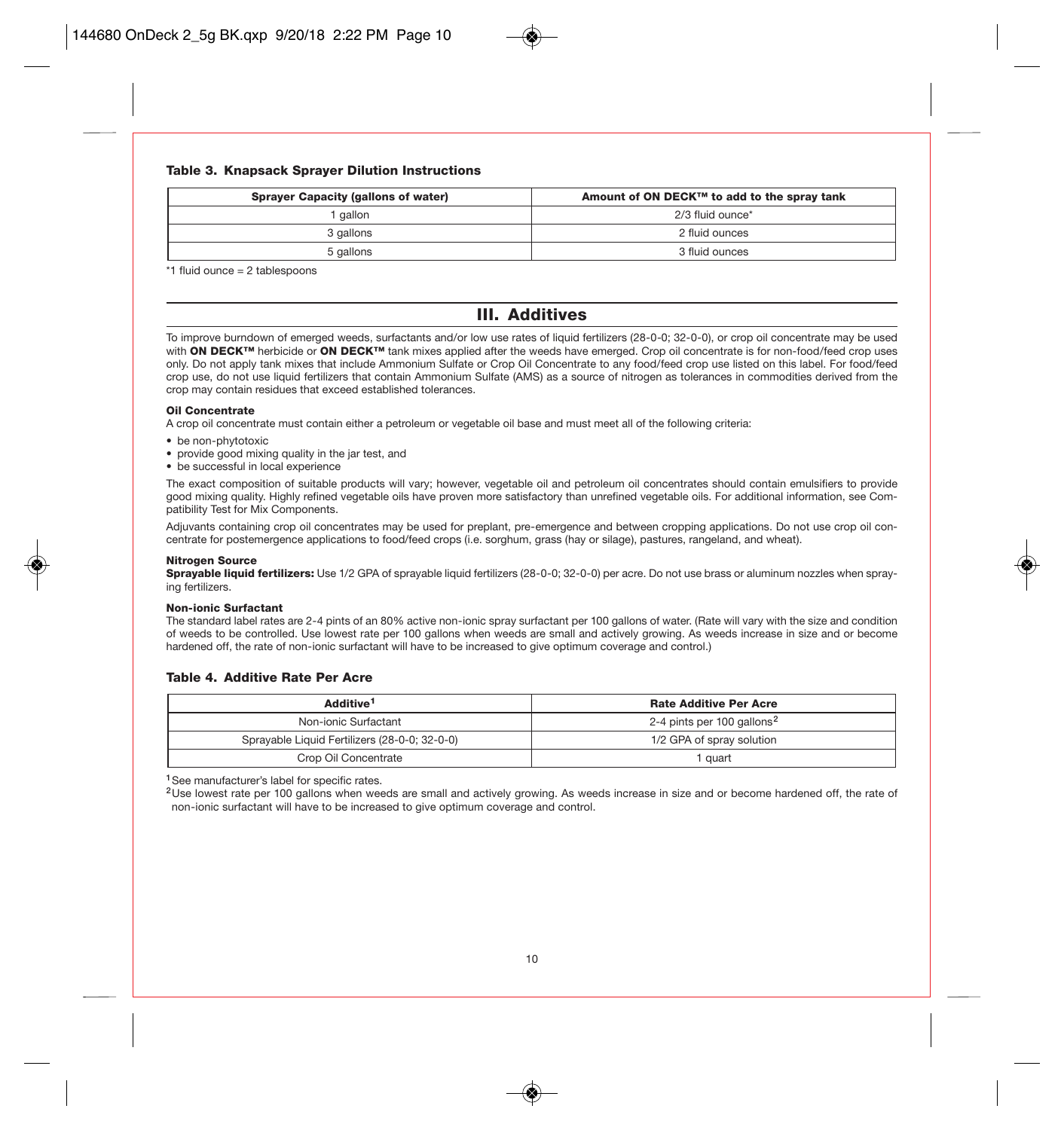### IV. Tank Mixing Information

#### Tank Mix Partners/Components

The following products may be tank mixed with ON DECK™ according to the specific tank mixing instructions in this label and respective product labels.

- Aim™ (carfentrazone-ethyl)
- Ally® (metsulfuron-methyl)
- Amber® (triasulfuron)
- Asulox® (asulam)
- Atrazine
- Banvel® (dicamba)\*
- Basagran® (bentazon)
- Bronate® (bromoxynil + MCPA)
- Buctril® (bromoxynil)
- Canvas® (thifensulfuron-methyl + tribenuronmethyl + metsulfuron-methyl)
- Clarity® (dicamba)\*
- Curtail™ (clopyralid + 2,4-D)
- Cyclone® (paraquat)
- Dakota® (fenoxaprop-p-ethyl + MCPA)
- Dicamba DMA (dicamba)\*
- Distinct® (diflufenzopyr + dicamba)\*
- Evik® (ametryn)
- Express® (tribenuron-methyl)
- FallowmasterTM (glyphosate + dicamba)\*
- Fallow Star™ (glyphosate + dicamba)\*
- Finesse® (chlorsulfuron + metsulfuron-methyl)
- Glean® (chlorsulfuron)
- GlyStar™ Plus (glyphosate)
- Gramoxone® Extra (paraquat)
- Grazon™ P+D (picloram + 2,4-D)\*
- Harmony® Extra (thifensulfuron-methyl + tribenuron-
- methyl)
- Karmex® (diuron)
- Kerb™ (pronamide)
- Laddok® S-12 (bentazon + atrazine)\*
- Landmaster® (glyphosate  $+ 2,4-D$ )\*
- MCPA
- Paramount® (quinclorac)
- Peak® (prosulfuron)
- Permit® (halosulfuron-methyl)
- Rave™ (dicamba + triasulfuron)\*
- Roundup® Ultra (glyphosate)
- Sencor® (metribuzin)
- Sinbar® (terbacil)
- Stinger™ (clopyralid)
- Tiller® (fenoxaprop-p-ethyl + 2,4-D + MCPA)\*
- Tordon™ (picloram)
- Touchdown® (glyphosate)
- $2.4-D^*$
- 

\*When tank mixing with products that contain either 2,4-D or dicamba, do not exceed the annual per acre application rate for each active ingredient for that crop.

See "VI. Food/Feed Crop Specific Information" section for more information for more details. Read and follow the applicable Restrictions and Limitations and Directions for Use on all products involved in tank mixing. Physical incompatibility, reduced weed control, or crop injury may result from mixing ON DECK™ with other pesticides (fungicides, herbicides, insecticides, or miticides), additives, or fertilizers. Therefore always determine compatibility before tan mixing this product with any other pesticide.

Compatibility Test for Mix Components – Before mixing components, always perform a compatibility jar test.

For 20 gallons per acre spray volume, use 3.3 cups (800 ml) of water. For other spray volumes adjust accordingly. Only use water from the intended source at the source temperature.

Add components in the sequence indicated in the Mixing Order using 2 teaspoons for each pound or 1 teaspoon for each pint of specified label rate per acre.

Always cap the jar and invert 10 cycles between component additions.

When the components have all been added to the jar, let the solution stand for 15 minutes. Evaluate the solution for uniformity and stability. The spray solution should not have free oil on the surface, nor fine particles that precipitate to the bottom, nor thick (clabbered) texture. If the spray solution is not compatible, repeat the compatibility test with the addition of a suitable compatibility agent. If the solution is still incompatible, do not mix the ingredients in the same tank.

Mixing Order: If an inductor is used, rinse it thoroughly after each component has been added. Maintain constant agitation during application. 1. Water. Begin by agitating a thoroughly clean sprayer tank half full of clean water.

- 2. Agitation. Maintain constant agitation throughout mixing and application.
- 3. Products in PVA bags. Place any product contained in water-soluble bags into the mixing tank. Wait until all water-soluble PVA bags have fully dissolved and the product is evenly mixed in the spray tank before continuing.

4. Water-dispersible products (such as dry flowables, wettable powders, suspension concentrates, and suspo-emulsions)

- 5. Water-soluble products (such as ON DECK™).
- 6. Emulsifiable concentrates (such as oil concentrate, when applicable).
- 7. Water-soluble additives (such as liquid fertilizers (28-0-0; 32-0-0), when applicable).\*

8. Remaining quantity of water.

\*If sprayable fluid fertilizer is used as the carrier.

Always perform the Compatibility Test before mixing into the spray tank. Also, when using a sprayable fluid fertilizer as the carrier, any product contained in PVA bags must first be completely dissolved in water before the contents can be added to the fertilizer mix.

11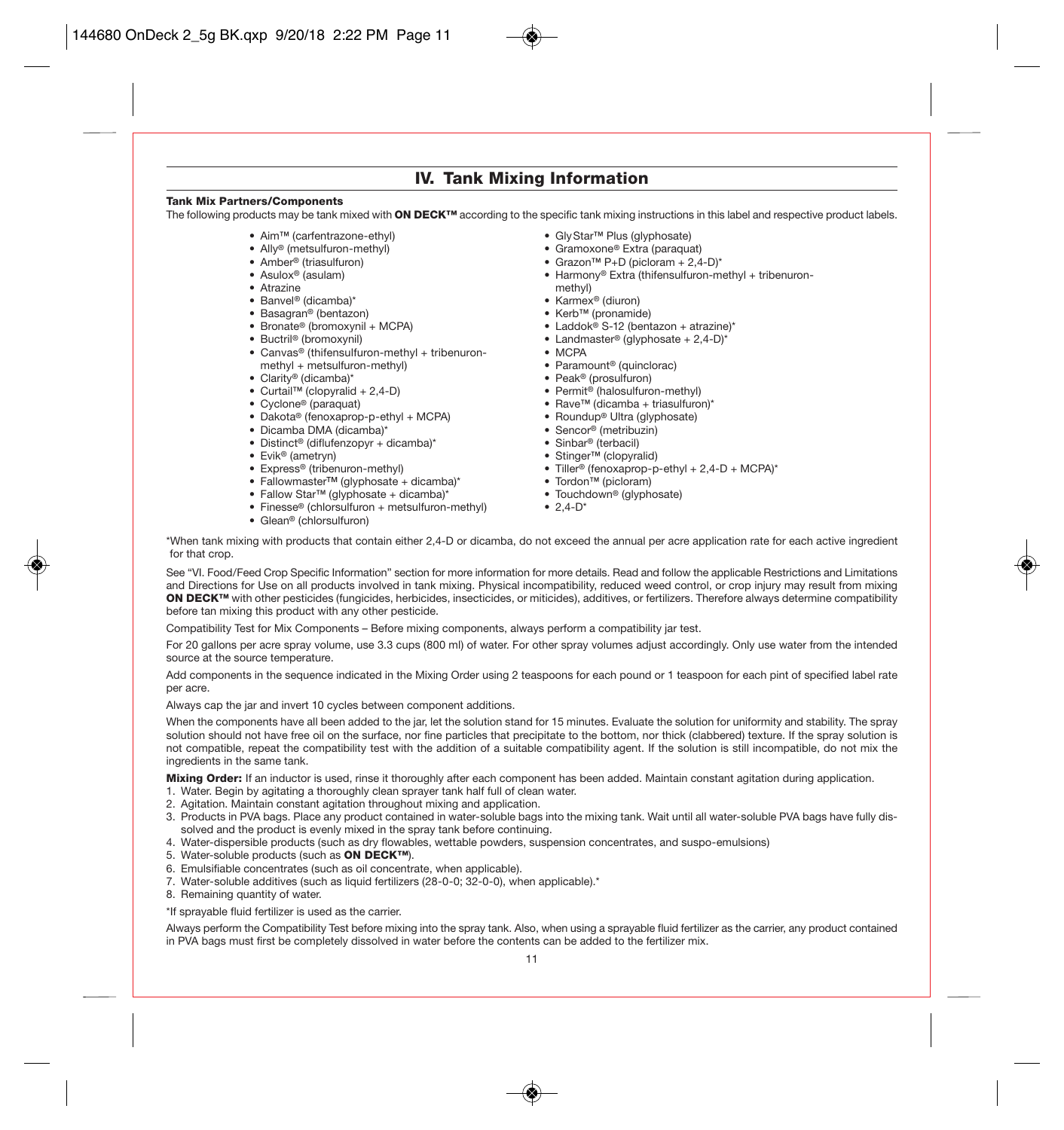### V. Restrictions and Limitations

- Maximum seasonal use rate: Refer to Table 5.
- Do not make more than two applications per season regardless of individual application rates
- Preharvest Interval (PHI): Refer to "Food/Feed Crop Specific Information"
- Restricted entry Interval (REI): 48 Hours

#### Crop Rotational Restrictions:

The interval between application and planting rotational crop is given below. Always exclude counting days when the ground is frozen. Planting at intervals less than specified below may result in crop injury. Moisture is essential for the degradation of this herbicide in soil.

Planting/replanting restrictions for ON DECK™ applications of 3 2/3 pints per acre or less: No rotational cropping restrictions apply at 120 days or more following application. Additionally, for annual crop uses in this label including sorghum, follow the preplant use directions under "VI. Food/Feed Crop Specific Information." For barley, oat, wheat, and other grass seedlings, the interval between application and planting is 10 days per 2/3 pint per acre.

Planting/replanting restrictions for applications of more than 3 2/3 pints and up to 4 3/4 pints of ON DECK™ per acre: Corn, sorghum, and all other crops grown in areas with 30" or more of annual rainfall may be planted 120 days or more after application. Barley, oat, wheat and other grass seedlings may be planted, if the interval from application to planting is 10 days per 2/3 pint per acre east of the Mississippi River and 15 days per 2/3 pint per acre west of the Mississippi River. For all other crops in areas with less than 30" of annual rainfall, the interval between application and planting is 180 days or more.

Do not plant cotton for at least 30 days after application and after allowing for a minimum accumulation of 1" rainfall or overhead irrigation.

- Arid (dry) conditions: It is extremely important that the addition of a suitable Nonionic Surfactant, Oil, or sprayable fertilizer be used when applying ON DECK<sup>™</sup>. Higher rates of ON DECK<sup>™</sup> may be needed to control susceptible weeds in this environment.
- · Rainfast Period: Rainfall or irrigation occurring within 4 hours after postemergence applications may reduce effectiveness of ON DECK™.
- Stress: Do not apply to crops under stress such as stress due to lack of moisture, hail damage, flooding, herbicide injury, mechanical injury, or widely fluctuating temperatures, as unsatisfactory control may result.
- Do not apply to crops that show injury (leaf phytotoxicity or plant stunting) produced by any other prior herbicide applications, because this injury may be enhanced or prolonged.
- Do not apply this product though any type of irrigation equipment. Do not contaminate irrigation ditches or water used for domestic purposes.
- Do not apply more than 8 pints per application and no more than 2 applications per year.

### Table 5. Crop Specific Restrictions and Limitations

| Crop                                   | <b>Maximum Rate</b><br><b>Per Acre</b><br><b>Per Application</b> | <b>Maximum Rate</b><br><b>Per Acre</b><br><b>Per Season</b> | <b>Livestock Grazing</b><br>or Feeding <sup>1</sup> | Aircraft<br><b>Application</b> |
|----------------------------------------|------------------------------------------------------------------|-------------------------------------------------------------|-----------------------------------------------------|--------------------------------|
| Between Crop Applications <sup>2</sup> | 3 2/3 pints                                                      | 4 3/4 pints                                                 | Yes                                                 | Yes                            |
| Pasture, Hay, Silage                   | $21/2$ pints                                                     | 4 3/4 pints                                                 | Yes                                                 | Yes                            |
| Sorghum                                | 2/3 pints                                                        | 2/3 pints                                                   | Yes                                                 | Yes                            |
| Wheat                                  | 2 pints                                                          | 4 pints                                                     | Yes                                                 | Yes                            |

<sup>1</sup> Refer to "Food/Feed Crop Specific Information" for grazing and feeding restrictions.

<sup>2</sup>Postharvest, Fallow, Crop Stubble and Set-Aside for broadleaf weed control. Refer to Restrictions & Limitations in Section V for possible crop rotational restrictions.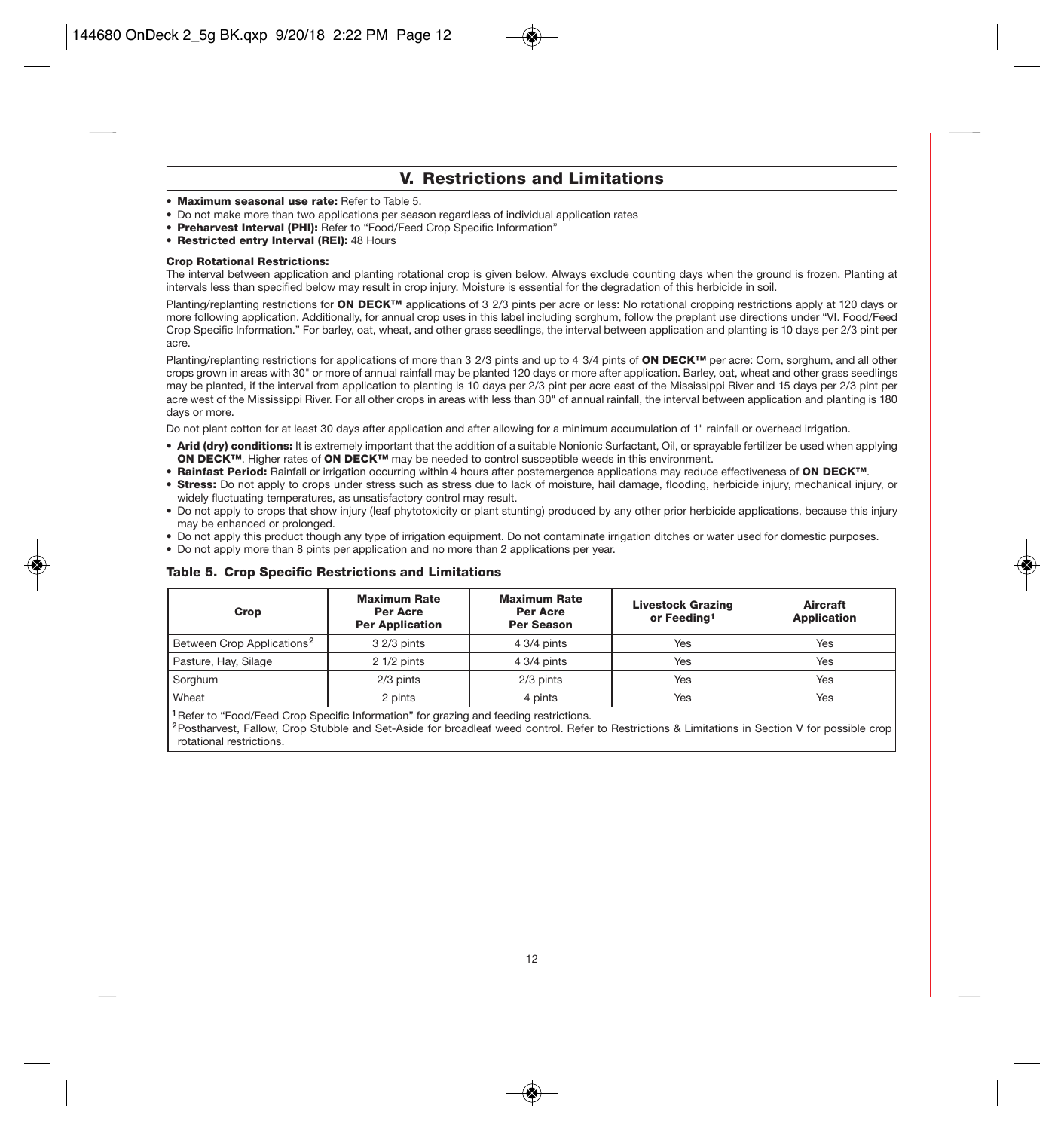### VI. Non-Food/Feed Use (Land not Harvested, Grazed or Foraged) – Specific Information

### FOREST MANAGEMENT

### Forest Site Preparation

Budbreak Spray: For control of alder, susceptible broadleaf weeds, and susceptible woody plants before planting forest seedlings, apply up to 2 quarts per acre in a minimum of 10 gallons spray mixture per acre. Apply as an oil spray (see "Mixing Instructions") after alder buds break, but before foliage is 1/4 full size. A water spray including 2 to 4 quarts per acre of diesel oil, fuel oil, stove oil, or crop oil concentrate may also be used.

Foliage Spray: To control alder and susceptible woody plants before planting forest seedlings, apply up to 4 pints per acre in a minimum of 10 gallons spray mixture per acre. If desired, apply as a water spray including up to 1 quart of diesel oil, fuel oil, stove oil, or crop oil concentrate per gallon of water (see "Mixing Instructions"). For best results, apply after alder foliage has reached full size.

Conifer Release: Some Conifers are more susceptible to ON DECK™ than others. To control alder, susceptible broadleaf weeds, and susceptible woody plants in young conifer stands, apply up to 2 pints per acre in a minimum of 10 gallons spray mixture per acre. This spring foliage treatment should be applied as a water spray when 3/4 of the brush foliage has full size leaves and before new conifer growth reaches 2 inches in length. Such stages usually occur between early May and mid-June, but application timing should be based on growth stages of brush and conifers. Application may cause leader deformation and other conifer injury, but trees should overcome it during the next growing season.

To control tanoak, madrone, ceanothus, canyon live oak, and manzanita, and to release Douglas fir, hemlock, Sitka spruce or grand fir, apply up to 3 pints per acre in a minimum of 10 gallons spray mixture per acre. This spring foliage treatment should be applied as a water spray including, if desired, up to 1 quart of diesel oil, fuel oil, stove oil, or crop oil concentrate per gallon of water (see "Mixing Instructions"). Make application before new growth on Douglas fir is 2 inches long. To release ponderosa pine from the same species, treat before new pine growth begins in the spring. Addition of oil or oil concentrate may cause unacceptable injury to pines. For dormant applications in late winter or early spring for control of susceptible woody species such as alder, willow, poplars, cherry, vine maple, ceanothus, tanoak, madrone, and manzanita, apply up to 3 pints per acre in a minimum of 10 gallons spray mixture (with diesel oil, etc.) per acre. This dormant treatment should be applied in diesel oil, fuel oil, stove oil, or other suitable diluent such as water plus crop oil concentrate (see "Mixing Instructions"). Do not use in plantations where pine and larch are among the desired crop species.

To control hazel dodder *(Cuscuta coryli)* in the Lake states, apply up to 2 pints per acre in a minimum of 10 gallons spray mixture per acre. Apply as a water spray when new shoot growth of hazel is complete (usually mid-July).

After conifer species such as white pine, ponderosa pine, jack pine, red pine, black spruce, white spruce, red spruce, and balsam fir crease growth and harden off and brush is still actively growing in late summer, apply up to 3 pints per acre in a minimum of 10 gallons water spray mixture per acre. Apply as a water spray to control certain competing hardwoods such as alder, aspen, birch, hazel and willow. However, if possible injury cannot be tolerated, do not use since this treatment may cause conifer injury.

Forest Roadsides: To control susceptible broadleaf weeds and woody plants on forest roadsides, apply 1 to 3 pints per acre in a minimum of 10 gallons water spray mixture per acre. Apply as a water spray and, if necessary to ensure penetration of foliage, include up to 3 quarts per acre of diesel oil, fuel oil, stove oil, or crop oil concentrate (see "Mixing Instructions").

### FOREST MANAGEMENT RESTRICTIONS:

- Do not apply under drip line of desirable trees or adjacent to desirable vegetation.
- Maximum: 1 application per year.
- Do not apply more than 1 gallon of product per acre per year.

### ROADSIDES; MEDIANS; HIGHWAY, RAILROAD, UTILITY AND PIPELINE RIGHTS-OF-WAY; VACANT LOTS; AROUND UTILITY INSTALLATIONS, TRANSFORMERS, PUMP HOUSES, AND BUILDINGS; STORAGE AREAS; FENCES; GUARDRAILS; LUMBER YARDS; INDUSTRIAL SITES; AIRPORTS; TANK FARMS; FARMSTEADS; AND SIMILAR NONCROP AREAS

For control of many broadleaf weeds and small woody plants, apply 2/3 to 2 pints per acre diluted in 10 gallons of water. Use the high rate for woody plants. Applications may be as broadcast sprays, small area sprays or spot treatments. For small areas or spot spraying, use 2 fluid ounces per gallon of water and spray weeds to runoff. Regardless of the method of application, use adequate spray volume for full coverage of weeds. Preferred application timing is in the early spring when sufficient weeds have emerged, and when weeds are small and actively growing, but before weeds exceed size limits described in weed tables. Summer applications to older, drought-stressed weeds are less effective. However, weeds are more susceptible again in the fall when cooler, wetter conditions support active growth before a killing frost. For fall treatment of mature weeds or perennial weed regrowth, use up to 1.0 pints per acre diluted in 10 gallons of water. Several seasons of spring plus fall treatments may be necessary to control certain perennials. Use of oil sprays or the addition of spray adjuvants improves weed control, but also increases the risk of damage to desirable ground covers.

#### Precautions:

Plant Response: Bent grass, other warm season or southern grasses, alfalfa, clover, or other legumes may be killed or injured. Reseeding is not recommended for at least 30 days following application.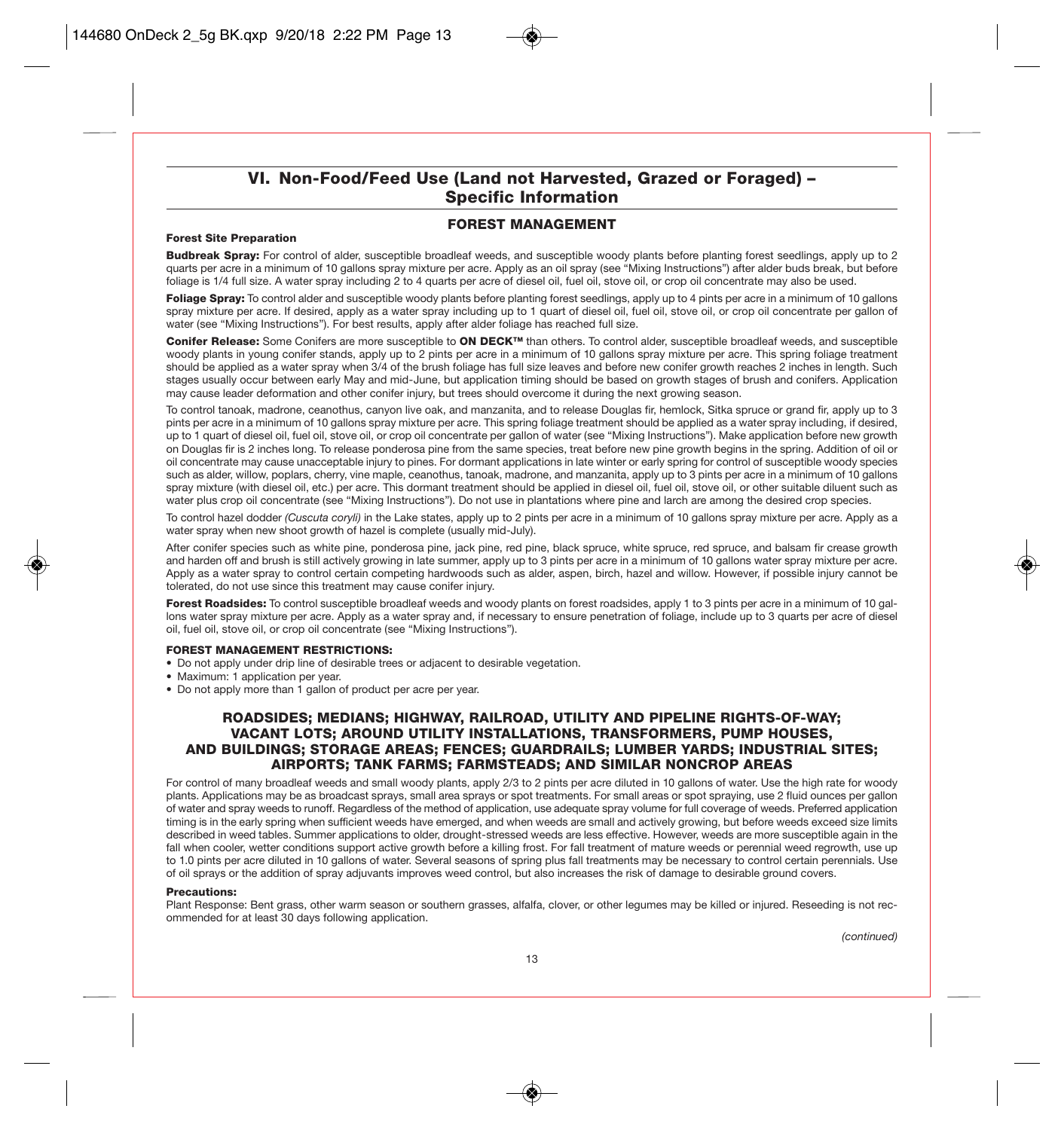### NONCROP USE RESTRICTIONS:

- Do not apply under drip line of desirable trees or adjacent to desirable vegetation.
- Do not apply when grass is in boot to milk stage, or after heading begins, if grass production is desired.
- Do not apply to newly seeded areas until grass is well established.

### CONSERVATION RESERVE PROGRAMS AND GENERAL FARMSTEAD

ON DECK™ is recommended for use for Conservation Reserve Programs, general farmstead (non-cropland only), weed and brush control, or use in State Recognized Noxious Weed areas (non-cropland areas).

Refer to Tables 1 and 2 for rate selection based on targeted weed or brush species. Some weed species will require tank mixes for adequate control.

### RESTRICTIONS:

- Do not make more than 2 applications per year. Minimum of 30 days between applications.
- Rates above 2 1/2 pints of ON DECK™ per acre are for spot treatments only.
- Retreatments may be made as needed; however, do not exceed a total of 4 3/4 pints of ON DECK™ per treated acre during a growing season.

### FARMSTEAD AND FENCE-ROW TREATMENT APPLICATION INSTRUCTIONS

ON DECK™ may be applied using water or oil and water emulsions in spot application to control undesirable vegetation using handgun or similar types of application equipment. In addition to weed species listed in Tables 1 and 2, these treatments may be used to control or suppress woody plant species listed in Table 6.

To prepare soil and water emulsions, mix in the order and proportions indicated below.

- 1. Water: Begin by agitating a thoroughly clean sprayer tank with the desired quantity of clean water. Maintain constant agitation during complete mixing procedure.
- 2. Emulsifier: Add 0.5% volume to volume of water.
- 3. ON DECK™: add 1.5 gallons per 100 gallons of total intended solution.
- 4. Diesel Oil: Add 10 gallons per 100 gallons of total intended solution.

One gallon of ON DECK<sup>™</sup> in forty gallons of spray solution contains 1.0 pounds acid equivalent of dicamba and 2.3 pounds acid equivalent of 2,4-D. Spray plants to wet.

The solution should remain milky colored without an oily layer on top when under agitation. If an oily layer forms, increase the amount of emulsifier or change to a more effective emulsifier.

To control brush, briars, and weeds along fence-rows surrounding pasture and ranch lands, and fallow fields, use a tank mix of 1.5% ON DECK™, 88.5% water, 10% diesel oil, and sufficient emulsifier (to mix the diesel and emulsifier). The diesel oil in this tank mix will damage or kill desirable grasses and should not be used in pastures or where damage to desirable species cannot be tolerated.

Maintain constant agitation during application. Under good agitation, the spray solution should be milky white with no oil layer on top. If oil layer forms, increase the amount of emulsifier or change to a more effective emulsifier.

#### FOR SPRAYING FOLIAR APPLICATIONS:

- 1. Spray when leaves have reached full size but have not hardened due to drought or maturity.
- 2. Spray individual plants to wet with handgun.
- 3. For larger stems (up to 3" in diameter) and hard to control species, direct spray stream to base of stems to wet the stem at soil surface in addition to wetting the foliage.
- 4. Do not apply under drip line of desirable trees or adjacent to desirable vegetation.

#### FOR DORMANT BASAL APPLICATIONS:

- 1. Increase diesel oil content to 15% or 15 gallons of diesel oil per 100 gallons of total solution.
- 2. Spray in late winter and early spring before plants break dormancy.
- 3. Spray the bottom 24" of the target stem to wet on all sides.
- 4. For larger stems (up to 3" in diameter) and hard to kill species direct the spray solution to the base of target stems to wet the soil at the stem/soil junction in addition to wetting the stem.

### FOR CUT SURFACE TREATMENTS:

Apply ON DECK™ in an undiluted state as a cut surface treatment to control unwanted trees and prevent sprouts of cut trees.

- Frill or Girdle Treatments: Make a continuous cut or a series of overlapping cuts using an axe to girdle tree trunk. Spray or paint the cut surface with ON DECK™
- Stump Treatments: Spray or paint freshly cut surface with ON DECK™. The cambium layer (the area adjacent to the bark) should be thoroughly wet. Treat stumps within 6 hours after cutting.
- Basal spray, Cut Surface (stumps and frill): Limit of one basal spray or cut surface application per year. Maximum of 8.0 lbs a.i. per 100 gallons of spray solution.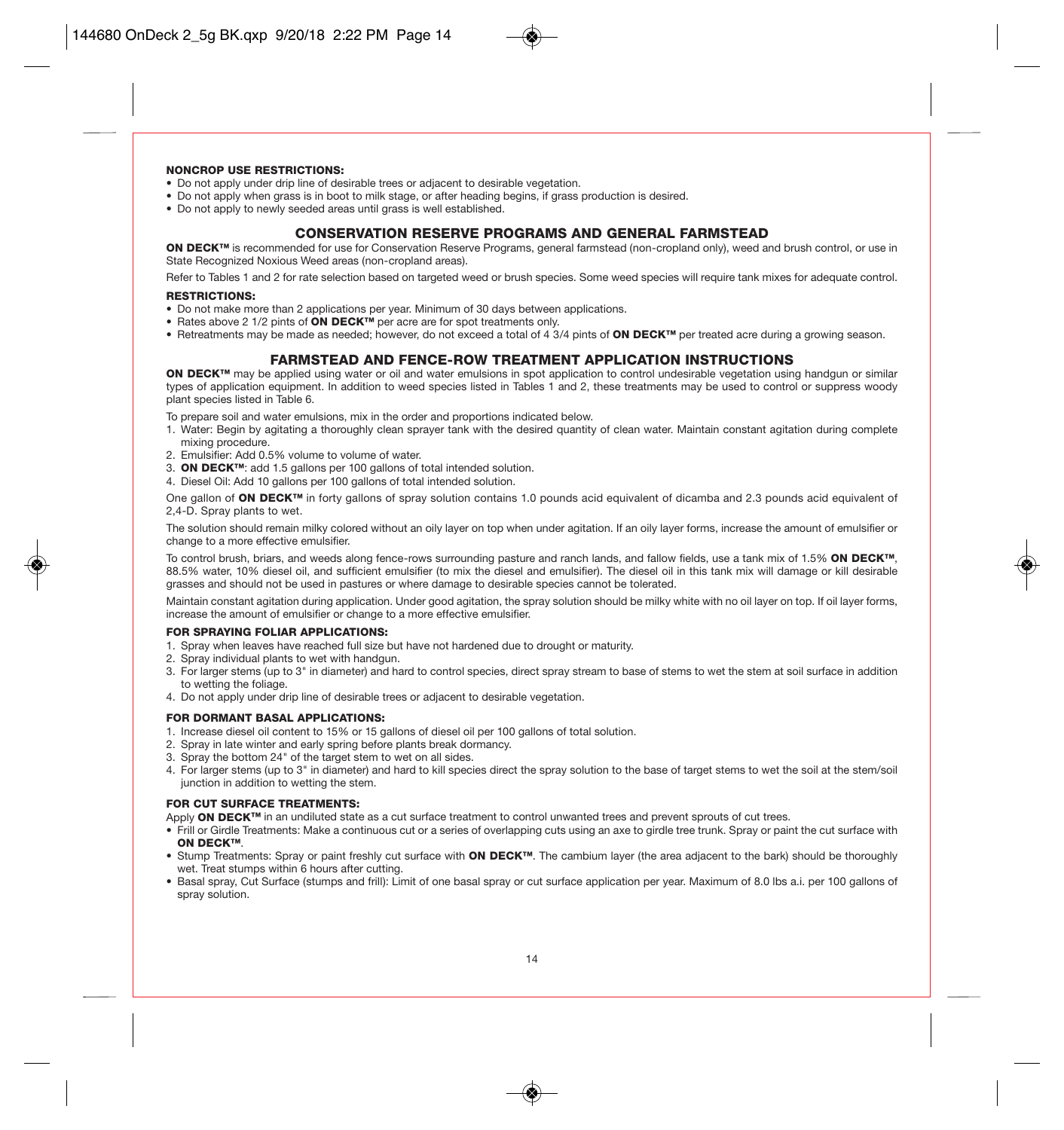| Alder        | Dogwood               | Kudzu                  | Rose, McCartney   |
|--------------|-----------------------|------------------------|-------------------|
| Ash          | Elm                   | Locust, Black          | Rose, Multiflora  |
| Aspen        | Grape                 | Maple                  | Sagebrush, Fringe |
| Basswood     | Greenbriar            | Mesquite               | Sassafras         |
| Beech        | Hawthorn (Thornapple) | Oak                    | Spruce            |
| Blackberry   | Hemlock               | Oak, Poison            | Sumac             |
| Blackgum     | Hickory               | Olive, Russian         | Sweetgum          |
| Cedar        | Honeylocust           | Persimmon, Eastern     | Sycamore          |
| Cherry       | Honeysuckle           | Pine                   | Tarbrush          |
| Chinguapin   | Hornbeam              | Plum, Sand (Wild Plum) | Willow            |
| Cottonwood   | Huckleberry           | Poplar                 | Witchhazel        |
| Creosotebush | Huisache              | Rabbitbrush            | Yaupon            |
| Dewberry     | Ivy, Poison           | Redcedar, Eastern      | Yucca             |

### Table 6. The following list of trees and vines can be controlled on farmsteads and fencerows as foliar, basal, or cut surface treatments:

#### RESTRICTIONS:

• Do not exceed 40 gallons of spray solution per treated acre per application.

• Do not allow this spray mix to contact desirable vegetation.

• Do not apply under drip line of desirable trees or adjacent to desirable vegetation.

### SOD FARMS

For best results, do not mow turf 1 to 2 days before or after application. Turf watering should be delayed until the day after application. Do not apply to newly seeded areas until grass is well established and has been mowed several times. A period of about 30 days after application is usually a sufficient interval before reseeding. Seeding a small area and observing response is recommended before large scale seeding.

#### COOL SEASON GRASSES:

To control many emerged broadleaf weeds in cool season turfgrasses such as tall fescue, bluegrass, or perennial ryegrass, apply 1.0-4.0 pints per acre. Apply when weeds are small and actively growing under good moisture conditions.

Use sufficient spray solution for thorough and uniform coverage, and no less than 2 gallons per acre.

#### COOL SEASON GRASS RESTRICTIONS:

- Do not use on creeping grasses such as bentgrass except as a spot treatment.
- Do not use on dichondra or other herbaceous ground covers. Legumes may be damaged or killed.
- Reseeding: Delay reseeding at least 30 days following application. Preferably, with spring application, reseed in the fall and with fall application, reseed in the spring.
- Do not use on carpetgrass, bentgrass, or Dichondra turf, or where desirable clovers are present.

#### WARM SEASON GRASSES:

To control many broadleaf weeds in warm season turfgrasses such as common bermudagrass, hybrid bermudagrass, bahiagrass, zoysiagrass, buffalograss, centipedegrass, seashore paspalum, or kikuyugrass, apply up to 1.5 pints per acre. Apply when weeds are small and actively growing under moist conditions.

To control many broadleaf weeds in common St. Augustine, apply up to 1.5 pints per acre. Apply when weeds are small and actively growing under moist conditions.

#### St. Augustine Precautions:

- If dry conditions exist, irrigation 8 hours before and 8 hours after application is recommended.
- Avoid mowing 2 days before and until 2 days after the application of this product.
- Over application of this product can cause turf injury (discoloration, turf thinning, stunting and even turf death).
- To avoid turf injury, use only on turfgrass that is reasonably free of stress from diseases, insects, excess heat or cold, drought or excess rainfall/irrigation, shaded areas, low soil pH, nematodes, improper mowing or improper applications of fertilizer and pesticides. Injury can occur if this product is applied under any of these or other stress conditions. Under any of these stress conditions, any turf damage caused by the use of this product is beyond the control of Albaugh and all risk is assumed by the buyer and/or user.
- If any discoloration is objectionable or any level of phytotoxicity would be unacceptable, then surfactants and other adjuvant(s) combined with ON DECK™ are not recommended.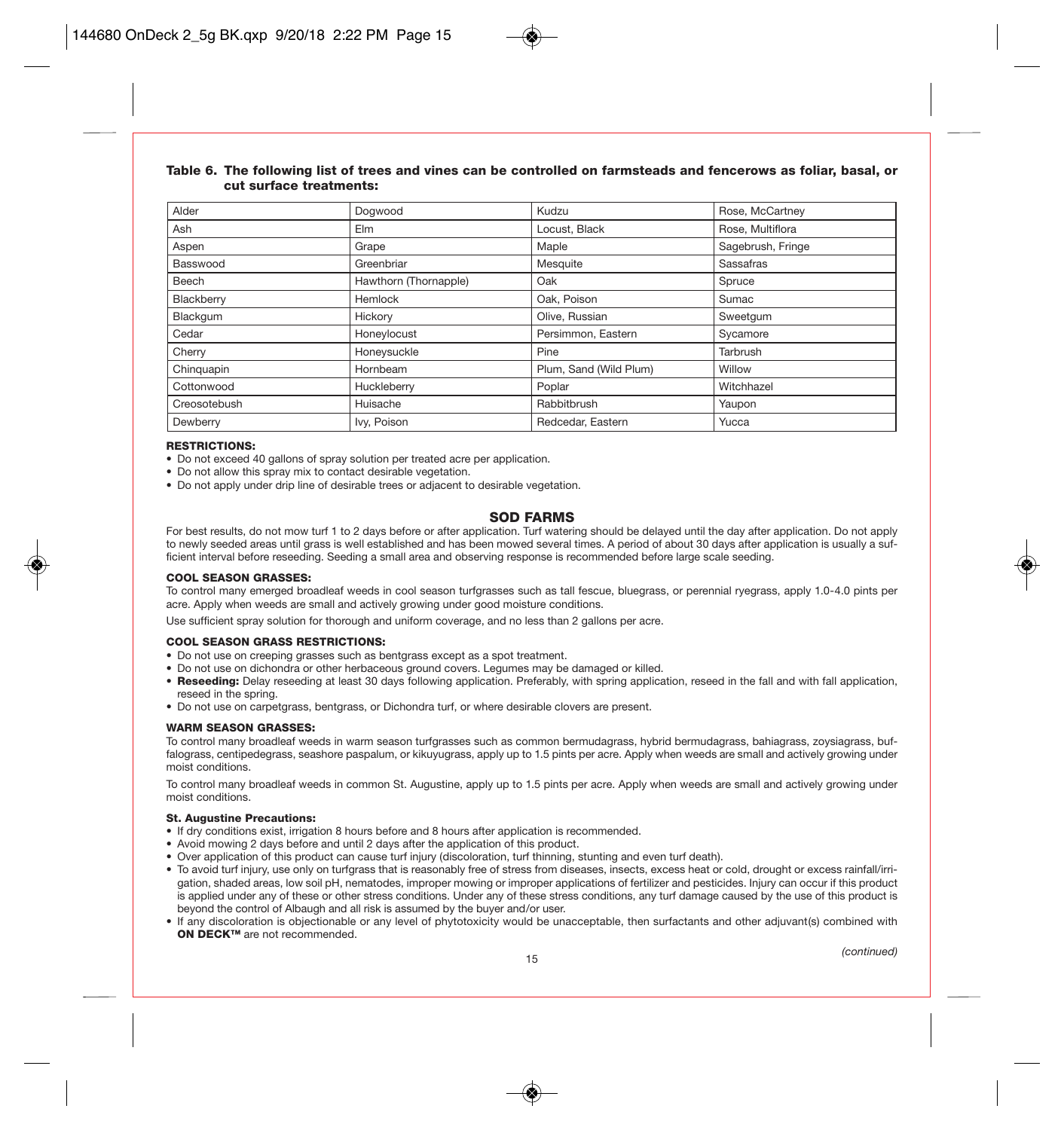### WARM SEASON RESTRICTIONS:

- Do not apply this product to 'Floratam', 'Bitterblue' and other improved varieties of St. Augustinegrass.
- Do not broadcast or spot apply this product to St. Augustinegrass during spring green-up, which is the transition period between dormancy and active growth.
- Do not broadcast or spot apply this product to St. Augustinegrass during the fall to winter transition or if temperatures are expected to drop below 40°F within ten (10) days of application
- Do not broadcast apply this product when ambient temperatures are below 50°F or above 85°F; some injury may be expected with spot treatments when air temperatures exceed 85°F.
- Do not use tank mixture combinations; unless your experience indicates that the tank mixture will not result in turf injury.

#### SOD FARM RESTRICTIONS (Warm and Cool Season Use):

- Do not make more than 2 applications per year (excluding spot treatments).
- Do not apply more than 4 pints product (1.2 lbs 2,4-D ae) per acre per application on cool season grass varieties.
- Do not apply more than 1.5 pints product per acre per application on warm season grass varieties.
- Minimum spray interval between broadcast applications is 21 days.
- ON DECK<sup>™</sup> contains 0.29 pounds a.e. of 2,4-D per pint. When tank mixing with products that contain 2,4-D, do not exceed a combined total of 4.0 pounds of a.e. per acre per year excluding spot treatments.

### ORNAMENTAL AND RECREATIONAL TURFGRASSES, LAWNS, GOLF COURSES (Fairways, Aprons, Tees, and Roughs), PARKS AND CEMETERIES

Refer to "Turf Use Requirements" in the "Non-Agricultural Use Requirements" section. For best results, do not mow turf 1 to 2 days before or after application. Turf watering should be delayed for at least 1 hour after application. Avoid contacting desirable trees, shrubs, flowers or vegetables since plant injury may result. Do not apply to newly seeded areas until grass is well established and has been mowed several times. A period of about 30 days after application is usually a sufficient interval before reseeding grasses (or other plants). Seeding a small area and observing response is recommended before large scale seeding.

### COOL SEASON GRASSES:

To control many emerged broadleaf weeds in cool season turfgrasses such as tall fescue, bluegrass, or perennial ryegrass, apply 2.0-3.0 pints per acre (0.75 to 1.0 fluid ounces per 1,000 square feet). Preferred application timing for broadcast treatment is in the early spring when small weeds have emerged and are actively growing under good moisture conditions. For very weedy turf, a follow-up broadcast or spot application may be needed from 2 to 4 weeks later. Summer applications are typically spot treatments of individual weeds that have emerged after a spring broadcast treatment. In the fall when cooler, wetter conditions favor active weed growth, broadcast application may be appropriate for very weedy turf, such as an area that had no spring broadcast treatment.

### WARM SEASON GRASSES:

To control many broadleaf weeds in warm season turfgrasses such as common bermudagrass, hybrid bermudagrass, bahiagrass, zoysiagrass, buffalograss, centipedegrass, seashore paspalum, or kikuyugrass, apply up to 1.5 pints per acre. Apply when weeds are small and actively growing under moist conditions.

Do not use where desirable clovers are present.

To control many broadleaf weeds in common St. Augustine, apply up to 1.5 pints per acre. Apply when weeds are small and actively growing under moist conditions.

#### St. Augustine Precautions:

- If dry conditions exist, irrigation 8 hours before and 8 hours after application is recommended.
- Avoid mowing 2 days before and until 2 days after the application of this product.
- Over application of this product can cause turf injury (discoloration, turf thinning, stunting and even turf death).
- To avoid turf injury, use only on turfgrass that is reasonably free of stress from diseases, insects, excess heat or cold, drought or excess rainfall/irrigation, shaded areas, low soil pH, nematodes, improper mowing or improper applications of fertilizer and pesticides. Injury can occur if this product is applied under any of these or other stress conditions. Under any of these stress conditions, any turf damage caused by the use of this product is beyond the control of Albaugh and all risk is assumed by the buyer and/or user.

#### St. Augustine Restrictions:

- Do not apply this product to 'Floratam', 'Bitterblue' and other improved varieties of St. Augustinegrass.
- Do not broadcast or spot apply this product to St. Augustinegrass during spring green-up, which is the transition period between dormancy and active growth.
- Do not broadcast or spot apply this product to St. Augustinegrass during the fall to winter transition or if temperatures are expected to drop below 40°F within ten (10) days of application
- Do not broadcast apply this product when ambient temperatures are below 50°F or above 85°F; some injury may be expected with spot treatments when air temperatures exceed 85°F.
- Do not use tank mixture combinations; unless your experience indicates that the tank mixture will not result in turf injury.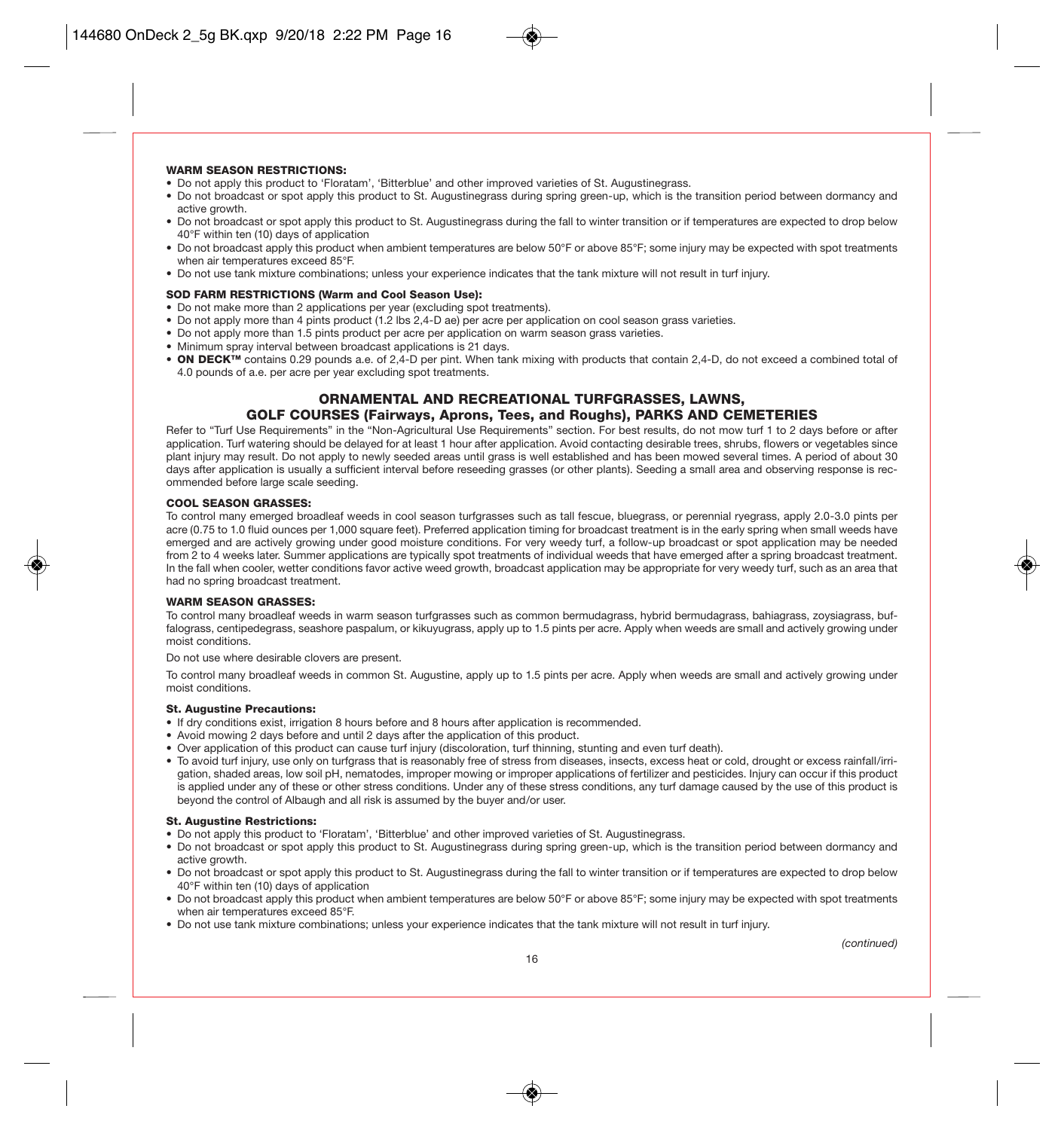### ORNAMENTAL TURFGRASS RESTRICTIONS:

- Do not apply more than 4 pints product (1.2 lbs 2,4-D ae) per acre per application on cool season grass varieties.
- Do not apply more than 1.5 pints product per acre per application on warm season grass varieties.
- Do not make more than 2 applications per year (excluding spot treatments).
- Minimum spray interval between broadcast applications is 30 days.
- ON DECK<sup>™</sup> contains 0.29 pounds a.e. of 2,4-D per pint. When tank mixing with products that contain 2,4-D, do not exceed a combined total of 3.0 pounds of a.e. per acre per year excluding spot treatments.

#### Weeds listed in this label:

| <b>Common Name</b>       | <b>Scientific Name</b>    |  |  |  |
|--------------------------|---------------------------|--|--|--|
| <b>ANNUALS</b>           |                           |  |  |  |
| Beebalm, Spotted         | Monarda punctata          |  |  |  |
| Broomweed, Common        | Gutierezia dracunculoides |  |  |  |
| Buckwheat, Wild          | Polygonum convulvulus     |  |  |  |
| Buffalobur               | Solanum rostratum         |  |  |  |
| <b>Burdock</b>           | Arctium spp.              |  |  |  |
| Buttercup, Corn          | Rannculus arvensis        |  |  |  |
| Chickweed, Common        | Stellaria media           |  |  |  |
| Cockle, Corn             | Agrostemma githago        |  |  |  |
| Cocklebur, Common        | Xanthium strumarium       |  |  |  |
| Coreopsis, Plains        | Coreopsis tinctoria       |  |  |  |
| Croton, Woolly           | Croton capitatus          |  |  |  |
| Devilsclaw.              | Proboscidea Iuisianica    |  |  |  |
| Dogfennel (Cypressweed)  | Eupatorium capillifolium  |  |  |  |
| Eveningprimrose, Cutleaf | Oenothera lacinata        |  |  |  |
| Flax                     | Linum catharticum         |  |  |  |
| Fleabane, Annual         | Erigeron annuus           |  |  |  |
| Flixweed                 | Descurainia sophia        |  |  |  |
| Henbit                   | Lamium amplexicaule       |  |  |  |
| Knotweed, Prostrate      | Polygonum aviculare       |  |  |  |
| Kochia                   | Kochia scoparia           |  |  |  |
| Lambsquarters, Common    | Chenopodium album         |  |  |  |
| Lettuce, Prickly         | Lactuca serriola          |  |  |  |
| Mallow, Common           | Maalva neglecta           |  |  |  |
| Morningglory, Ivyleaf    | Ipomea hederacea          |  |  |  |
| , Tall                   | Ipomea purupurea          |  |  |  |
| Mustard, Annual          | Brassica spp.             |  |  |  |
| , Tansy                  | Descurainia pinnata       |  |  |  |
| Pennycress, Field        | Thlaspi arvense           |  |  |  |
| Pepperweed, Virginia     | Lepidium virginicum       |  |  |  |
| Pigweed, Prostrate       | Amaranthus blitoides      |  |  |  |
| , Redroot                | Amaranthus retroflexus    |  |  |  |
| , Smooth                 | Amaranthus hybridus       |  |  |  |
| , Tumble                 | Amaranthus albus          |  |  |  |
| Poorjoe                  | Diodia teres              |  |  |  |
| Purslane, Common         | Portulaca oleracea        |  |  |  |
| Ragweed, Common          | Ambrosia ariemisiifolia   |  |  |  |
| , Lance-leaf             | Ambrosia bidentata        |  |  |  |
| , Western                | Ambrosia psilostachya     |  |  |  |
| Sedae                    | Cyperus compressus        |  |  |  |
| Shepherdspurse           | Capsella bursa-pastoris   |  |  |  |
| Smartweed, Pennsylvania  | Polygonum pensylvanicum   |  |  |  |
| Sneezeweed, Bitter       | Helenium amurum           |  |  |  |
| Sunflower, Common (wild) | Helianthus annuus         |  |  |  |
| Thistle, Russian         | Salsola iberica           |  |  |  |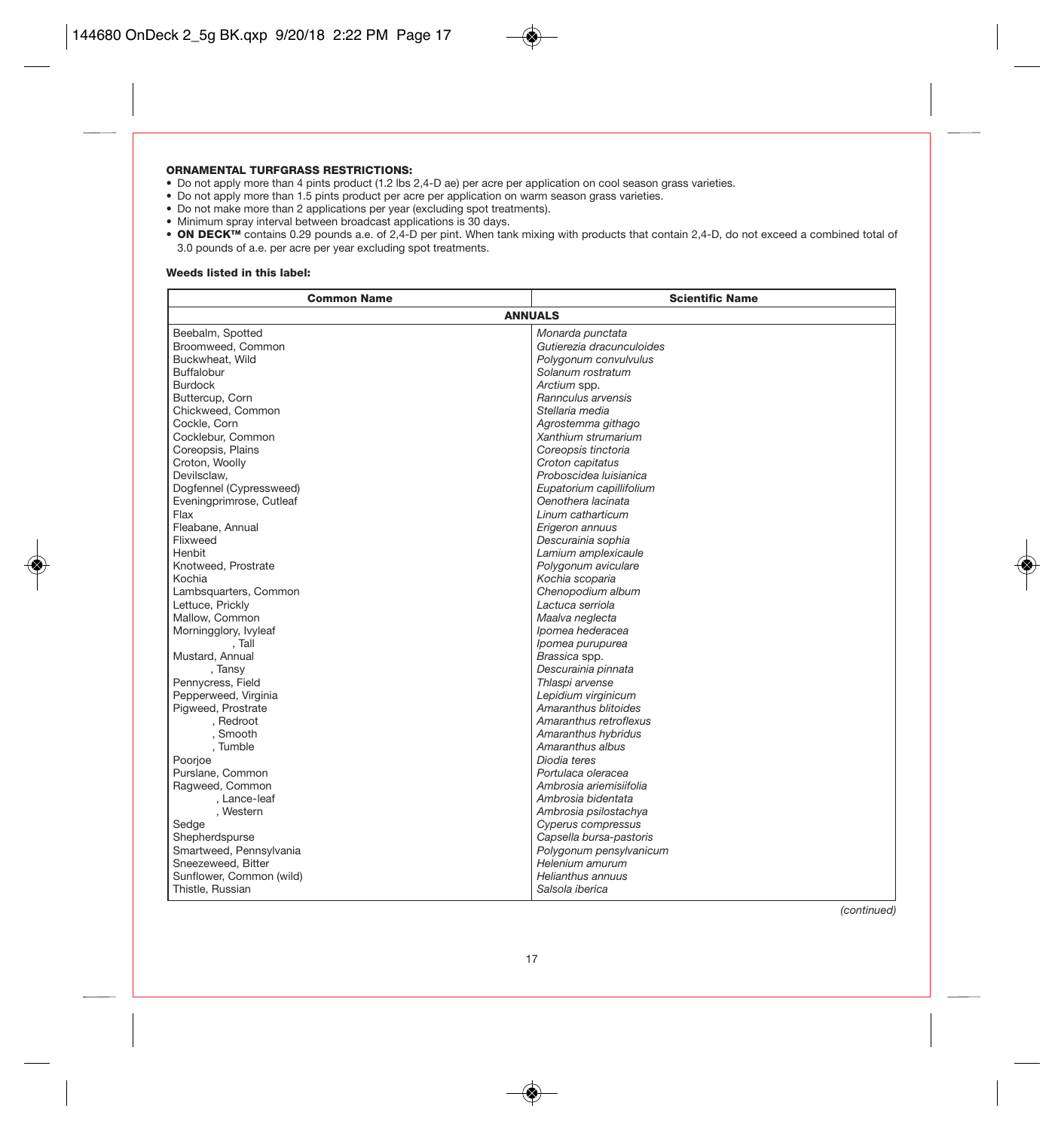| <b>Common Name</b>              | <b>Scientific Name</b>     |  |  |  |
|---------------------------------|----------------------------|--|--|--|
| <b>BIENNIALS AND PERENNIALS</b> |                            |  |  |  |
| Bindweed, field                 | Convolvulus arvensis       |  |  |  |
| <b>Bittercress</b>              | Cardamine spp.             |  |  |  |
| <b>Buckeye</b>                  | Aesculus spp.              |  |  |  |
| <b>Bullnettle</b>               | Cnidosculus stimulosus     |  |  |  |
| Chicory                         | Cichorium intybus          |  |  |  |
| Clover, Hop                     | Trifoleum aureum           |  |  |  |
| Dandelion                       | Taraxacum officinale       |  |  |  |
| Dock, Curly                     | Rumex crispus              |  |  |  |
| Elderberry                      | Sambucus canadensis        |  |  |  |
| Goldenrod, Missouri             | Solidago missouriensis     |  |  |  |
| Goldenweed, Common              | Iscoma coronopifolia       |  |  |  |
| Groundsel                       | Senecio vulgaris           |  |  |  |
| Honeysuckle, Hairy              | Lonicera                   |  |  |  |
| Horsenettle                     | Solanum caroliniense       |  |  |  |
| Ivv. Poison                     | Rhus radicans              |  |  |  |
| Knapweed, Black                 | Centaurea nigra            |  |  |  |
| . Russian                       | Centaurea repens           |  |  |  |
| , Spotted                       | Centaurea maculosus        |  |  |  |
| Marshelder                      | Ina annua                  |  |  |  |
| Mesquite                        | Prosopis juliflora         |  |  |  |
| Milkweed, Antelopehorn          | Asciepius                  |  |  |  |
| Nightshade, Silverleaf          | Solanum elaeagnifolium     |  |  |  |
| . Black                         | Solanum nigrum             |  |  |  |
| Persimmon, Eastern              | Diospyros virginiana       |  |  |  |
| Rabbitbrush                     | Chrysanthemus pulchellus   |  |  |  |
| Ragwort, Tansy                  | Senecio jacobia            |  |  |  |
| Redvine                         | Brunnichia ovata           |  |  |  |
| Sagebrush, Fringed              | Artemisia frigida          |  |  |  |
| Smartweed, Swamp                | Polygonum coccineum        |  |  |  |
| Sorrel, Red (Sheep Sorrel)      | Rumex acetosella           |  |  |  |
| Sowthistle, Perennial           | Sonchus arvensis           |  |  |  |
| Spurge, Leafy                   | Euphorbia esula            |  |  |  |
| Starthistle, Yellow             | Centauria solstitialis     |  |  |  |
| Tallow Tree, Chinese            | Sapium sebiferum           |  |  |  |
| Thistle, Bull                   | Cirsium vulgare            |  |  |  |
| . Canada                        | Cirsium arvense            |  |  |  |
| , Musk                          | Carduus nutans             |  |  |  |
| , Plumeless                     | Carduus acanthoides        |  |  |  |
| Vetch                           | Vicia spp.                 |  |  |  |
| Yankeeweed                      | Eupatorium compositifolium |  |  |  |

### FOOD/FEED CROP USES

# This product can be used on the following:<br>• General Farmstead • Non-crop Areas

• General Farmstead • Non-crop A<br>• Industrial Sites • Sod Farms

- Industrial Sites
- Ornamental & Recreational Turf
- Rights-of-way<br>• Roadsides
- 

Look inside for complete Restrictions and Limitations and Application Instructions.

These crops are considered Food/Feed crops only when harvested, grazed, or foraged. Otherwise, they are considered non-Food/Feed uses.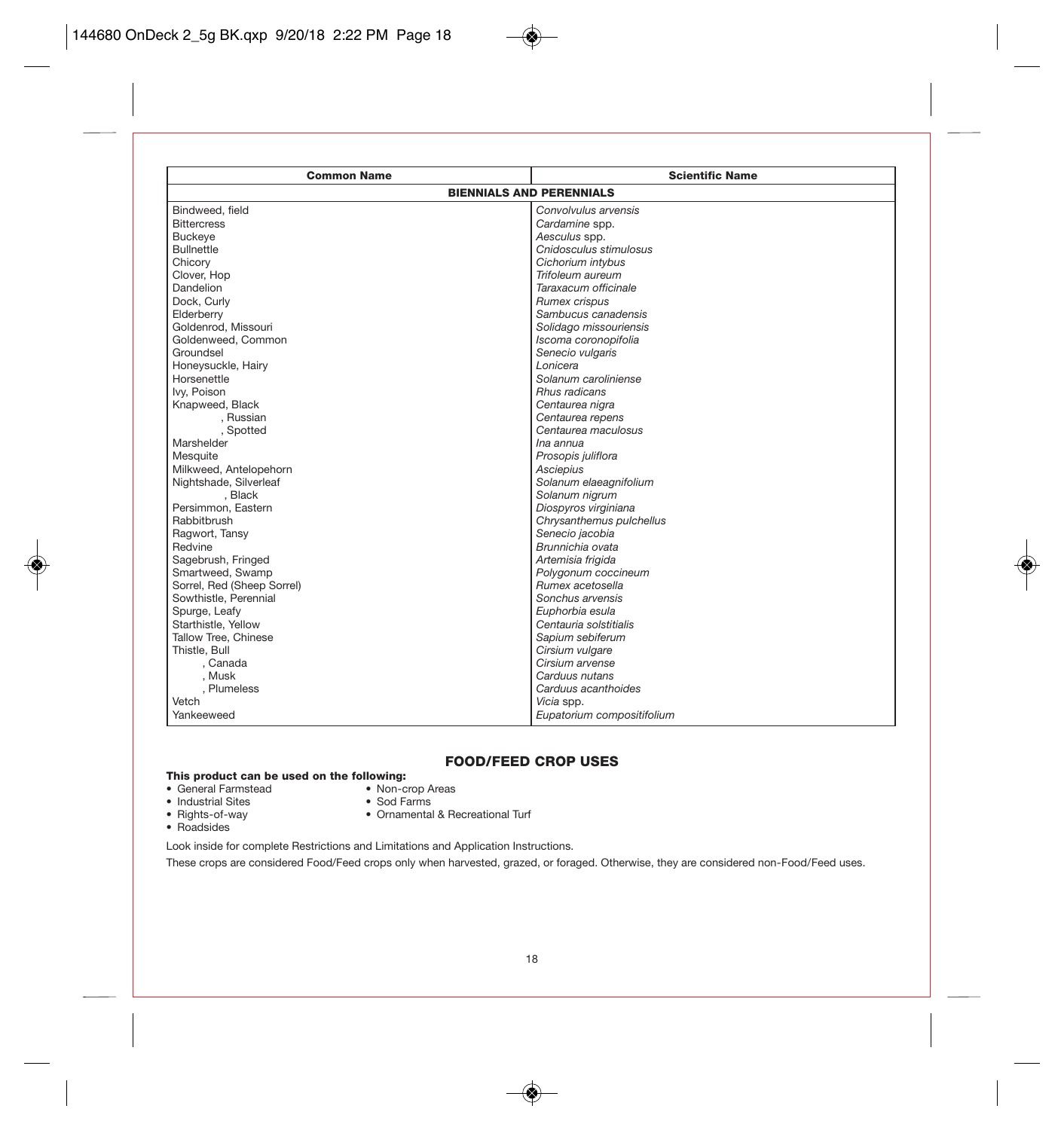### CONDITIONS OF SALE AND WARRANTY

The DIRECTIONS FOR USE of this product reflect the opinion of experts based on field use and tests. The directions are believed to be reliable and should be followed carefully. Crop injury, ineffectiveness, or other unintended consequences may result because of such factors as weather conditions or presence of other materials. All such risks shall be assumed by the Buyer.

HELENA CHEMICAL COMPANY warrants that this product conforms to the chemical description on the label and is reasonably fit for the purposes referred to in the Directions for Use subject to the inherent risks referred to above. TO THE EXTENT CONSISTENT WITH APPLICABLE LAW, HELENA CHEMICAL COMPANY MAKES NO OTHER EXPRESS OR IMPLIED WARRANTY OF FITNESS FOR ANY PARTICULAR PURPOSE OR OF MER-CHANTABILITY OR ANY OTHER EXPRESS OR IMPLIED WARRANTY. TO THE EXTENT CONSISTENT WITH APPLICABLE LAW, THIS WARRANTY DOES NOT EXTEND TO, AND THE BUYER SHALL BE SOLELY RESPONSIBLE FOR, ANY AND ALL LOSS OR DAMAGE WHICH RESULTS FROM THE USE OF THIS PRODUCT IN ANY MANNER WHICH IS INCONSISTENT WITH THE LABEL DIRECTIONS.

TO THE EXTENT CONSISTENT WITH APPLICABLE LAW, BUYER'S EXCLUSIVE REMEDY AND MANUFACTURER'S OR SELLER'S EXCLUSIVE LIA-BILITY FOR ANY AND ALL CLAIMS, LOSSES, DAMAGES, OR INJURIES RESULTING FROM THE USE OR HANDLING OF THIS PRODUCT, WHETHER OR NOT BASED IN CONTRACT, NEGLIGENCE, STRICT LIABILITY IN TORT OR OTHERWISE, SHALL BE LIMITED, AT THE MANUFACTURER'S OPTION, TO REPLACEMENT OF OR THE REPAYMENT OF THE PURCHASE PRICE FOR THE QUANTITY OF PRODUCT WITH RESPECT TO WHICH DAMAGES ARE CLAIMED. When Buyer suffers losses or damages resulting from the use or handling of this product (including claims based on contract, negligence, strict liability, or other legal theories), Buyer must promptly notify Seller in writing of any claims to be eligible to receive either remedy stated above. TO THE EXTENT CONSISTENT WITH APPLICABLE LAW, IN NO CASE SHALL HELENA CHEMICAL COMPANY OR THE SELLER BE LIABLE FOR CONSEQUENTIAL, SPECIAL OR INDIRECT DAMAGES RESULTING FROM THE USE OR HANDLING OF THIS PRODUCT. HELENA CHEMICAL COMPANY and the Seller offer this product, and the Buyer accepts it, subject to the foregoing Conditions of Sale and Warranty, which may be varied only by agreement in writing signed by a duly authorized representative of HELENA CHEMICAL COMPANY. No employee or agent of HELENA CHEMICAL COMPANY or the Seller is authorized to vary or exceed the terms of this Warranty in any other manner.

Ally®, Canvas®, Express®, Finesse®, Glean®, Harmony®, Karmex®, and Sinbar® are registered trademarks of E.I. du Pont de Nemours & Company. Banvel®, Clarity®, Distinct®, Fallowmaster®, and Paramount® are registered trademarks of BASF Corporation.

Basagran® and Laddok® S-12 are registered trademarks of BASF AG.

Asulox®, Bronate®, Buctril®, Dakota®, Tiller® are registered trademarks of Bayer CropScience.

Amber®, Evik®, Cyclone®, Sencor®, Gramoxone®, Peak®, Rave™ and Touchdown® are trademarks and/or registered trademarks of Syngenta Crop Protection.

Landmaster®, Permit® and Roundup® Ultra are registered trademarks of Monsanto Company.

Curtail™, Stinger™, Grazon™, Kerb™ and Tordon™ are trademarks of Dow AgroSciences LLC.

Aim™ is a trademark of FMC Corporation.

Fallow StarTM and GlyStarTM Plus are trademarks of Albaugh.

ON DECK™ is a trademark of Helena Holding Company.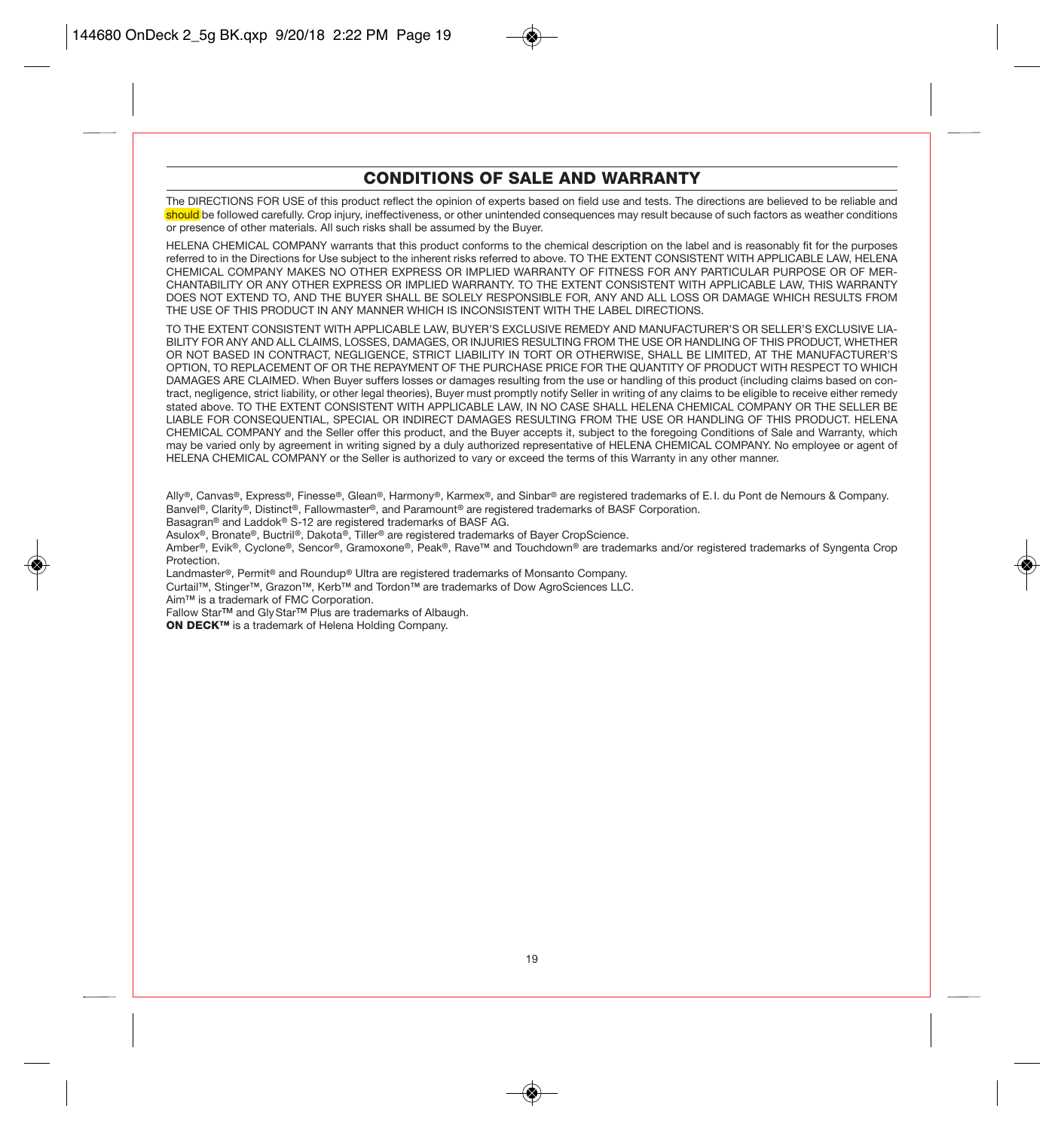## **NOTES**